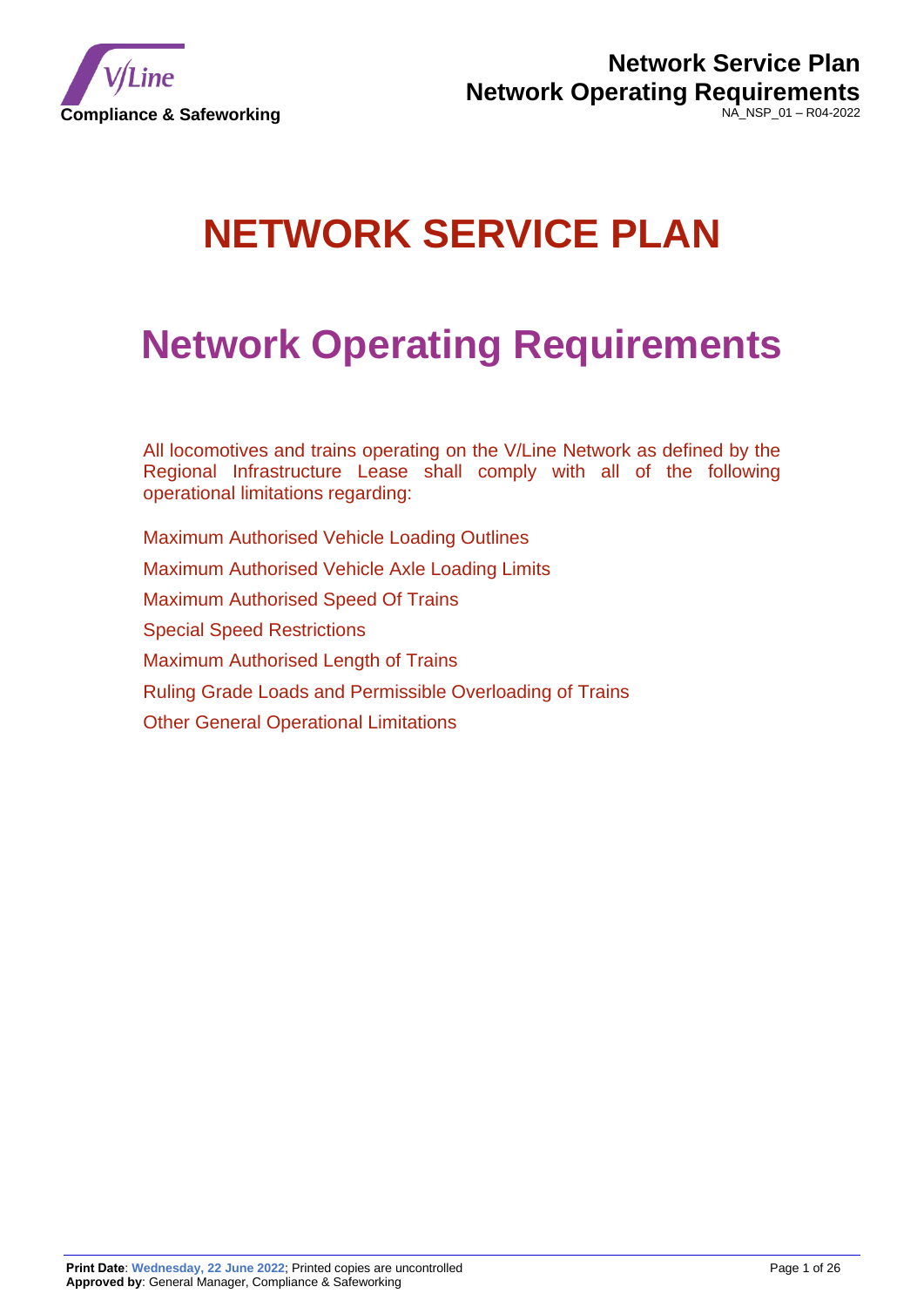

# **Network Service Plan**

**Network Operating Requirements**

NA\_NSP\_01 – R04-2022

# **SUBJECT INDEX**

# **PAGE**

| $\mathbf{1}$ .                                                               |
|------------------------------------------------------------------------------|
| MAXIMUM AUTHORISED VEHICLE AXLE LOADING LIMITS 6<br>2.                       |
| 3.                                                                           |
| $\overline{4}$ , $\overline{4}$                                              |
| 5.                                                                           |
| <b>RULING GRADE LOADS AND PERMISSIBLE OVERLOADING OF TRAINS  14</b><br>6.    |
| 7.<br>TRAIN TO BASE RADIO CHANNELS AND TELEPHONE NUMBERS (TRAIN CONTROL)  17 |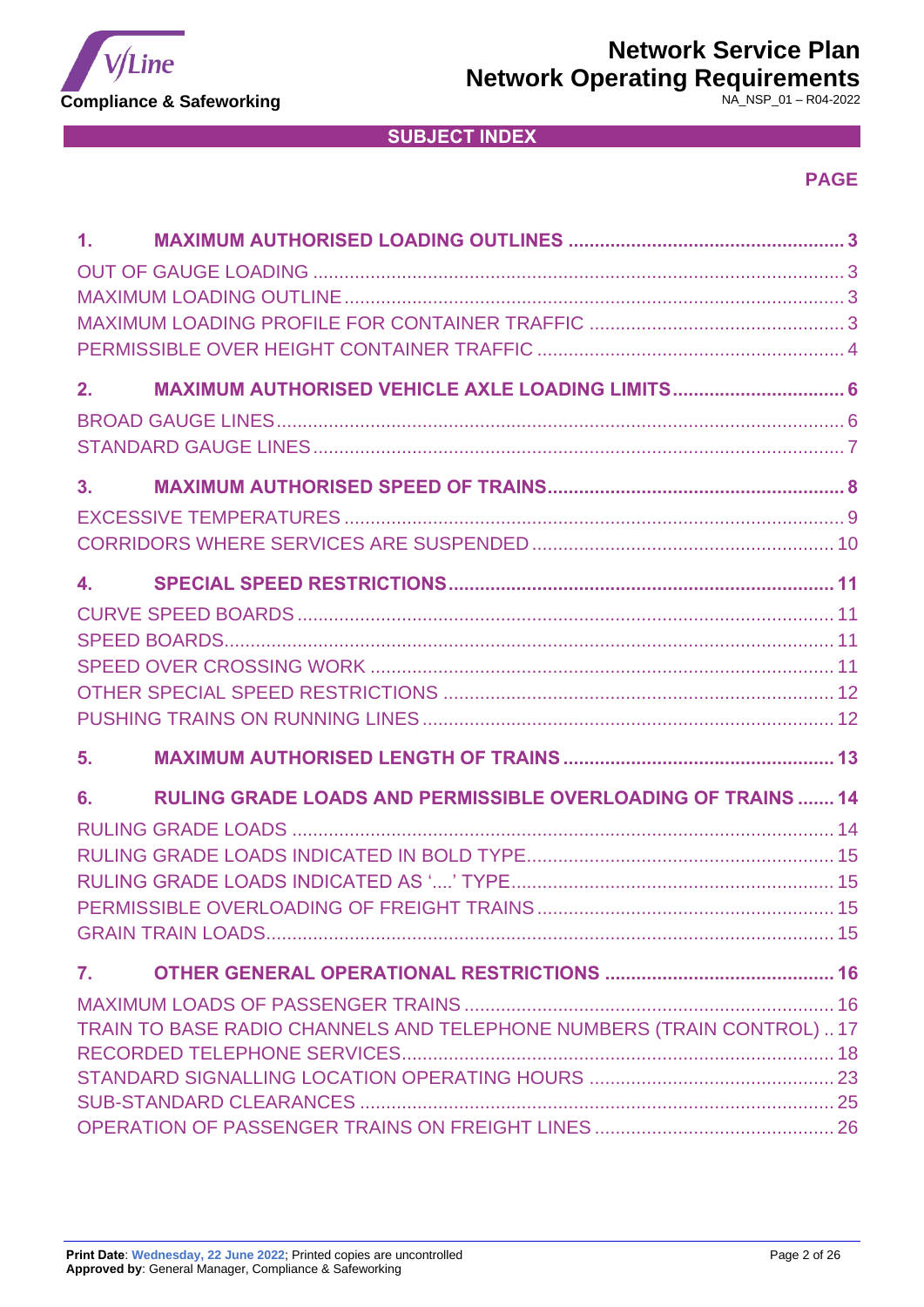

NA\_NSP\_01 – R04-2022

# **1.MAXIMUM AUTHORISED LOADING OUTLINES**

<span id="page-2-0"></span>The loading of all vehicles operating within the Network, or passing through the Network to or from other systems, shall be:

- 1. Enclosed entirely within the confines of an approved vehicle.
- 2. Secured within the dimension of the Maximum Loading Outline, including all lashings, chains and other equipment used to secure the load. (Refer Maximum Loading for Container Traffic).
- 3. Enclosed entirely within the confines of authorised container traffic. (Refer Maximum Loading for Container Traffic).

Any loading exceeding the above limits shall be treated as 'Out of Gauge' loading in accordance with the Out Of Gauge Loading provisions.

#### **OUT OF GAUGE LOADING**

<span id="page-2-1"></span>ALL Special or unusual loading to be conveyed over the Network under special conditions must have the prior approval of the General Manager – Network Services: (03) 9619 5178.

### **MAXIMUM LOADING OUTLINE**

<span id="page-2-2"></span>Maximum Load Outline Diagram for Broad Gauge Lines (1600mm) and Standard Gauge Lines (1435 mm) within the Network and for all traffic passing through the Network.



# **MAXIMUM LOADING PROFILE FOR CONTAINER TRAFFIC**

<span id="page-2-3"></span>The maximum authorised loading for container traffic operating at line speed (subject to any lesser speed restriction) throughout the Network is restricted to either:

- 1. Containers not wider than 2440mm and total height above rail of the deck plus container not higher than 3870mm.
- 2. Containers not wider than 2502mm and total height above rail of the deck plus container not higher than 3835mm

This maximum authorised loading profile for container traffic shall only be exceeded in accordance with the Permissible Over Height Container Traffic provisions specified in the following section of the Network Operating Requirements.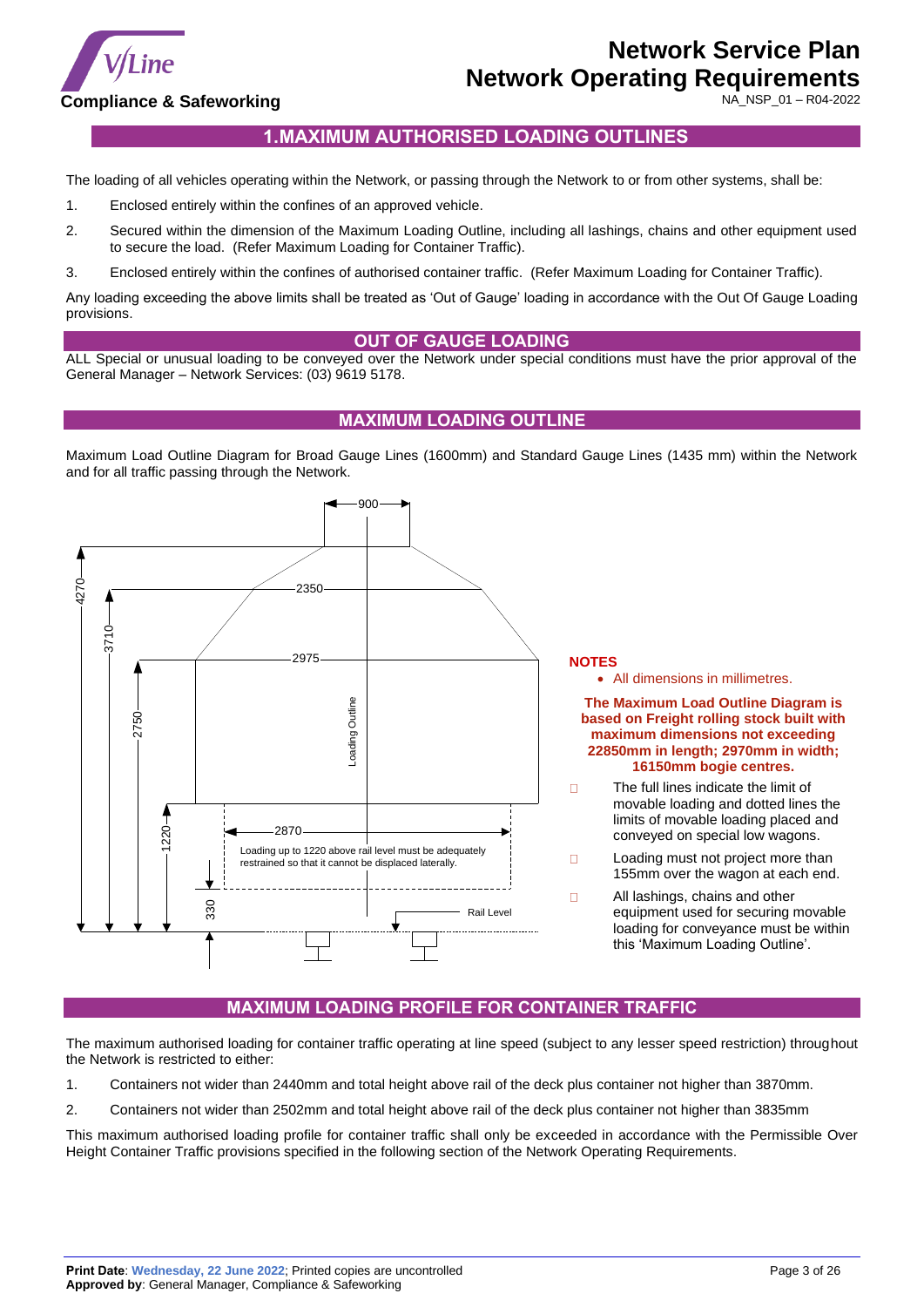

NA\_NSP\_01 – R04-2022

## **PERMISSIBLE OVER HEIGHT CONTAINER TRAFFIC**

### <span id="page-3-0"></span>**STANDARD GAUGE LINES**

#### **1. Containers not wider than 2502mm and not higher than 2896mm (9' 6")**

May be transported at line speed on approved wagons with a deck height of up to and including **1130mm** above rail level on the following Standard Gauge lines only:

#### *MURTOA – WARRACKNABEAL*

May be transported at line speed on approved wagons with a deck height of up to and including **1255mm** above rail level on the following Standard Gauge lines only:

*ARARAT - MARYBOROUGH - DUNOLLY – OUYEN – MILDURA – MERBEIN - YELTA*

**Note** Other combinations where the total height above rail level of the wagon deck plus container does not exceed 4151mm are also permitted. (Maximum container width 2502mm).

For clearance inspection the critical section of the Kinematics Rolling Stock Outline plus 200mm is the top of a rectangle, 4320mm above rail and 3500 mm wide.

### **BROAD GAUGE LINES**

Over height container traffic is not permitted between **SUNBURY – BENDIGO** or on any other line not authorised below for their movement.

Over height containers may be transported subject to the following conditions on the specified lines:

#### **1. Containers not wider that 2502mm and not higher than 2896mm (9' 6")**

May be transported at line speed on approved wagons with a deck height of up to and including **1194mm** above rail level on the following Broad Gauge lines only:

*DYNON – SUNSHINE – BACCHUS MARSH – BALLARAT DYNON – BROOKLYN – NORTH GEELONG – GHERINGHAP – WARRENHEIP NORTH GEELONG – GEELONG STATION YARD BALLARAT – MARYBOROUGH DUNOLLY – INGLEWOOD – MANANGATANG - INGLEWOOD – BENDIGO – ECHUCA – DENILIQUIN*

Note Other combinations where the total height above rail level of the wagon deck plus container does not exceed 4090mm are also permitted. (Maximum container width 2502mm).

For clearance inspection the critical section of the Kinematics Rolling Stock Outline plus 200mm is the top of a rectangle, 4390mm above rail and 3500 mm wide.

#### **2. Containers not wider than 2502mm and not higher than 2896mm (9' 6")**

May be transported at line speed on approved wagons with a deck height of up to and including **1111mm** above rail level, on the following Broad Gauge lines only:

#### *CRAIGIEBURN - TOCUMWAL*

**Note** Other combinations where the total height above rail level of the wagon deck plus container does not exceed 4007mm are also permitted. (Maximum container width 2502 mm)

For clearance inspection the critical section of the Kinematics Rolling Stock Outline plus 200mm is the top of a rectangle, 4300mm above rail and 3500 mm wide.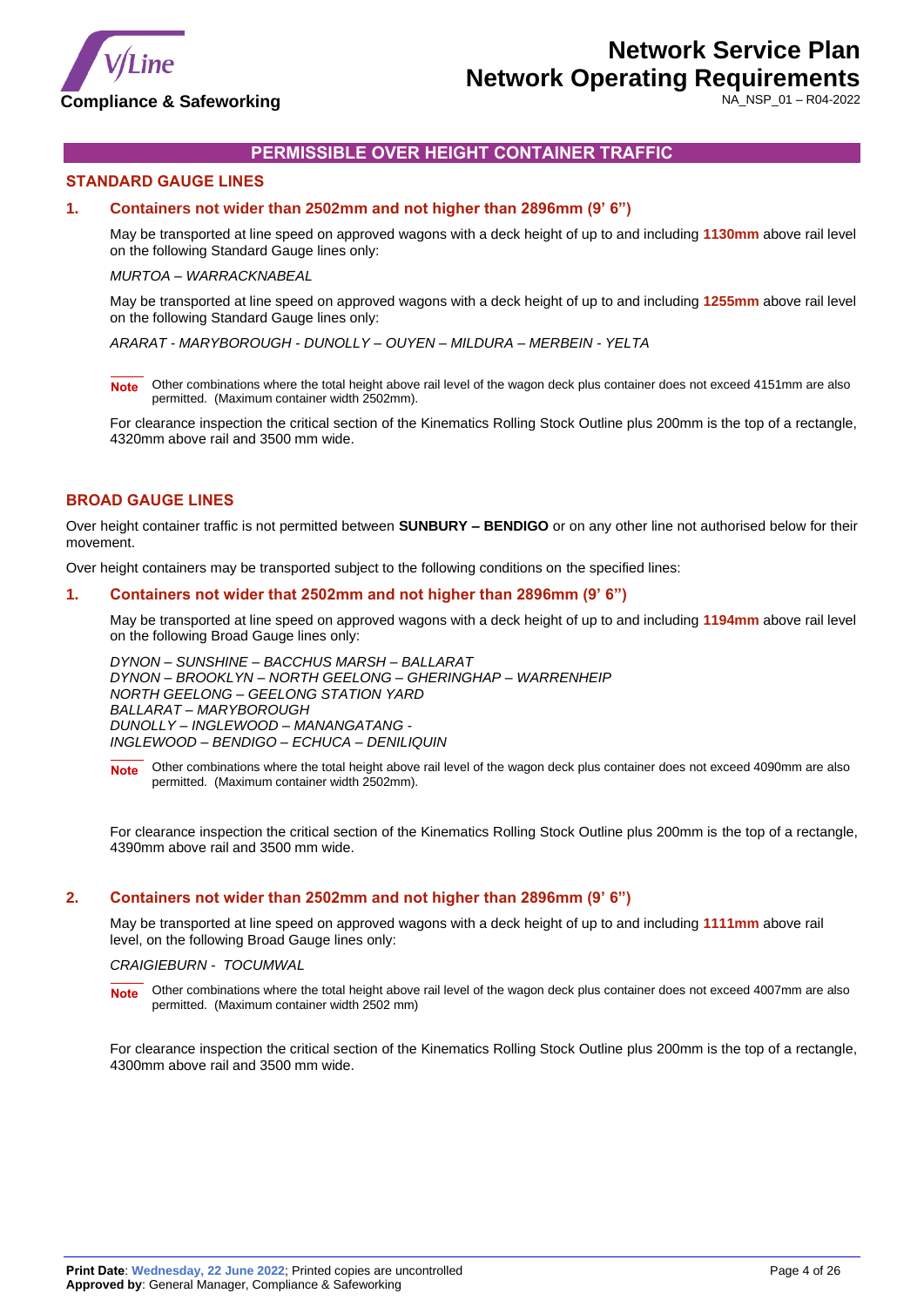

NA\_NSP\_01 – R04-2022

### **3. Containers not wider than 2502mm and not higher than 3000mm (9' 10")**

May be transported at line speed on approved wagons with a deck height of up to and including **1060mm** above rail level, on the following Broad Gauge lines only:

*PAKENHAM – MARYVALE*

*MARYVALE SIDING – MARYVALE MILL*

**Note** Other combinations where the total height above rail level of the wagon deck plus container does not exceed **4060mm** are also permitted. (Maximum container width **2502 mm**).

For clearance inspection the critical section of the Kinematics Rolling Stock Outline plus 200mm is the top of a rectangle, 4360mm above rail and 3500 mm wide.

#### **4. Containers not wider than 2440mm and not higher than 2896mm (9' 6")**

May be transported at line speed on approved wagons with a deck height of up to and including **1060mm** above rail level, on the following Broad Gauge lines only:

GEELONG (DOWN END OF TUNNEL) – WESTVIC SIDING

This over height traffic may operate through Geelong Tunnel between Geelong and South Geelong subject to a maximum speed of 20 km/h for the complete train through tunnel.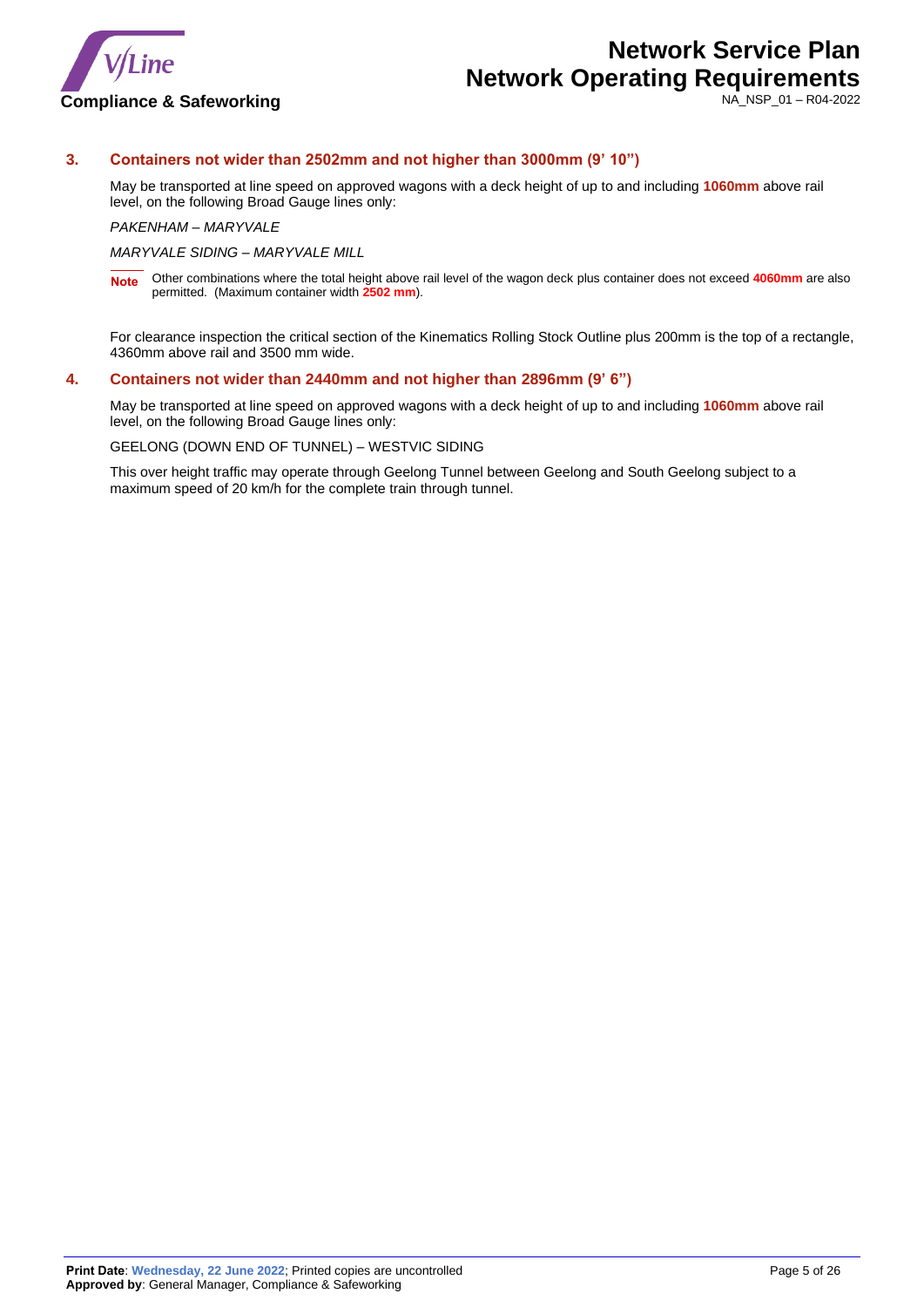

NA\_NSP\_01 – R04-2022

### <span id="page-5-0"></span>**Compliance & Safeworking**

# **2.MAXIMUM AUTHORISED VEHICLE AXLE LOADING LIMITS**

**BROAD GAUGE LINES**

<span id="page-5-1"></span>The mass per freight vehicle on the Network **SHALL NOT EXCEED** 76 tonnes gross unless otherwise published.

The axle load of articulated freight vehicles **SHALL NOT EXCEED** 19 tonnes gross.

This maximum authorised gross mass per Freight vehicle or gross axle load limit as applicable may be exceeded on the Network only in accordance with the Permissible Overload Provisions specified.

The maximum authorised gross mass of an individual Freight vehicle specified in the Addenda shall apply where it is less than 76 tonnes gross. (Gross Mass = Mass Tare Mass + Nominal Carrying Capacity).

### **PERMISSIBLE OVERLOAD PROVISIONS**

Freight vehicles may be overloaded up to 80 tonnes gross (or up to 20 tonnes gross axle loads where appropriate) on the Network providing:

- (i) The Freight vehicle is authorised to be loaded up to 80 tonnes gross. (Refer Remarks / Restrictions column of Particulars of Bogie Freight Vehicles in the Addenda for vehicles authorised for overloading).
- (ii) The train speed is restricted to a maximum of 80km/h. (Subject to any lesser speed restrictions).
- (iii) The Freight vehicle shall only be operated over corridors authorised for 80 tonnes gross operation.

#### **Authorised Corridors**

Corridors Authorised for Vehicles Loaded to 80 Tonnes Gross and Operate At 80km/h Maximum Speed.

DYNON – SIMS STREET JUNCTION WEST FOOTSCRAY – SUNSHINE BROOKLYN – NEWPORT (WEST LINE) CRAIGIEBURN – SEYMOUR SEYMOUR – SHEPPARTON WERRIBEE – NORTH GEELONG – WAURN PONDS SUNSHINE – BACCHUS MARSH NORTH GEELONG – BALLARAT BALLARAT – MARYBOROUGH SUNBURY – BENDIGO BENDIGO – ECHUCA BENDIGO – SWAN HILL

PAKENHAM – TRARALGON – including Maryvale Exchange Siding

SHEPPARTON – TOCUMWAL (Approved Rollingstock and Speeds only, refer Train Operating Data – **NA\_NSP\_02-20** - Special Speed Restrictions)

#### OVERLOADING OF FREIGHT VEHICLES IN EXCESS OF 80 TONNES GROSS (OR 20 TONNES GROSS AXLE LOAD WHERE APPROPRIATE) IS NOT PERMITTED ON THE NETWORK **EXCEPT AS NOTED ABOVE.**

#### Exceptions:

- The mass per freight vehicle for Broad Gauge trains running on the **South line** only and **Single line sections** from Maryvale Exchange Siding via Pakenham using approved wagons, **SHALL NOT EXCEED** 88 tonnes gross or an axle load of 22 tonnes and is restricted to a maximum of 80km/h (Subject to any lesser speed restrictions).
- The mass per freight vehicle for Broad Gauge trains running on the **North Line** only from Maryvale Exchange Siding via Pakenham using approved wagons, **SHALL NOT EXCEED** 84 tonnes gross or an axle load of 21 tonnes and is restricted to a maximum of 60km/h (Subject to any lesser speed restrictions).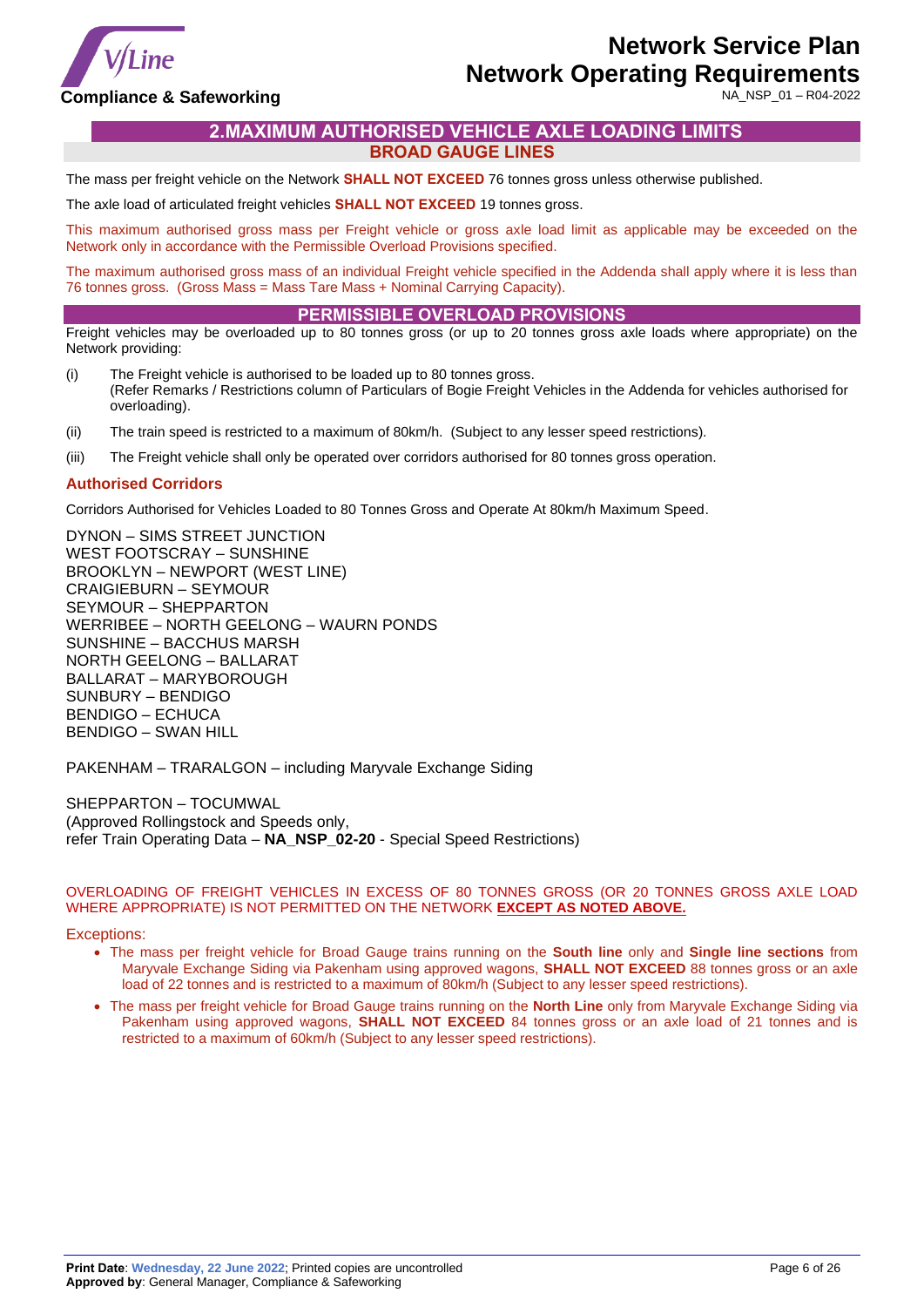

NA\_NSP\_01 – R04-2022

## **STANDARD GAUGE LINES**

<span id="page-6-0"></span>The maximum authorised Tonnes Axle Load (TAL) **for freight vehicles** is authorised as per the following table on Standard Gauge Line Sections, at the following TAL and Maximum Speed.

The maximum authorised TAL and Maximum Speed is subject to applicable wheel size **for freight vehicles** and subject to the maximum approved line speed as published within the Train Operating Data for each line section and any published temporary speed restrictions.

|                        | <b>New</b> |                           |                                      | <b>Tonnes Axle Load</b>              |                                   |
|------------------------|------------|---------------------------|--------------------------------------|--------------------------------------|-----------------------------------|
| <b>Location/Line</b>   | Wheel      | 21                        | 20                                   | 19                                   | $* *$                             |
|                        | 920 mm     | 40 km/h <sup>*</sup>      | 50 km/h <sup>*</sup>                 | $\star$<br>$\checkmark$<br>65 km/h   | $\checkmark$<br>65 km/h           |
| Ararat to Maryborough  | 840 mm     | $\mathbf x$               | ×                                    | 40 km/h <sup>*</sup>                 | 65 km/h<br>$\checkmark$           |
|                        | 920 mm     | 80 km/h <sup>*</sup>      | 80 km/h <sup>*</sup><br>$\checkmark$ | 80 km/h <sup>*</sup><br>$\checkmark$ | 80 km/h $*$<br>$\checkmark$       |
| Maryborough to Mildura | 840 mm     | 65 km/h <sup>*</sup>      | 80 km/h <sup>*</sup>                 | 80 km/h <sup>*</sup><br>$\checkmark$ | 80 km/h <sup>*</sup><br>$\sqrt{}$ |
| Mildura to Yelta       | 920 mm     | 40 km/h $*$               | 50 km/h <sup>*</sup>                 | 65 km/h $*$<br>$\checkmark$          | 65 km/h $*$<br>$\mathbf{v}$       |
|                        | 840 mm     | 25 km/h $*$               | 25 km/h $*$                          | 65 km/h <sup>*</sup><br>$\checkmark$ | 65 km/h $*$<br>V.                 |
| Ouyen to Murrayville   | 920 mm     | $\mathbf x$               | $\mathbf x$                          | 65 km/h $*$                          | 65 km/h $*$<br>$\mathbf{v}$       |
|                        | 840 mm     | $\mathbf x$               | $\mathbf x$                          | 40 km/h <sup>*</sup>                 | 65 km/h $*$<br>$\checkmark$       |
| Murtoa to Hopetoun     | 920 mm     | $\boldsymbol{\mathsf{x}}$ | $\boldsymbol{\mathsf{x}}$            | 65 km/h <sup>*</sup>                 | 65 km/h $*$<br>$\checkmark$       |
|                        | 840 mm     | $\boldsymbol{\mathsf{x}}$ | $\boldsymbol{\mathsf{x}}$            | 40 km/h <sup>*</sup>                 | 65 km/h<br>$\checkmark$           |
| Dimboola to Rainbow    | 920 mm     | $\boldsymbol{\mathsf{x}}$ | $\mathbf x$                          | $\star$<br><b>50 km/h</b>            | <b>50 km/h</b><br>✔               |
|                        | 840 mm     | $\mathbf x$               | $\mathbf x$                          | 40 km/h <sup>*</sup>                 | <b>50 km/h</b>                    |

# **NOTES**

 **\*** Where permitted by maximum line speed contained in applicable Train Operating Data and any published temporary speed restrictions.

 **\* \* 17 TAL -** Refers to light loads or empty wagons.

### Exceptions:

- The mass per freight vehicle for Standard Gauge trains only from North Geelong C Box and return via the Grain Loop **SHALL NOT EXCEED** 92 tonnes gross or an axle load of 23 tonnes.
- The mass per freight vehicle for Standard Gauge trains only at Somerton Yard **SHALL NOT EXCEED** 84 tonnes gross of an axle load of 21 tonnes for scheduled trains.
- The mass per freight vehicle for **Standard Gauge** trains only at Somerton Yard **SHALL NOT EXCEED** 92 tonnes gross of an axle load of 23 tonnes only under an emergency stabling request which may be authorised by the Senior Train Controller.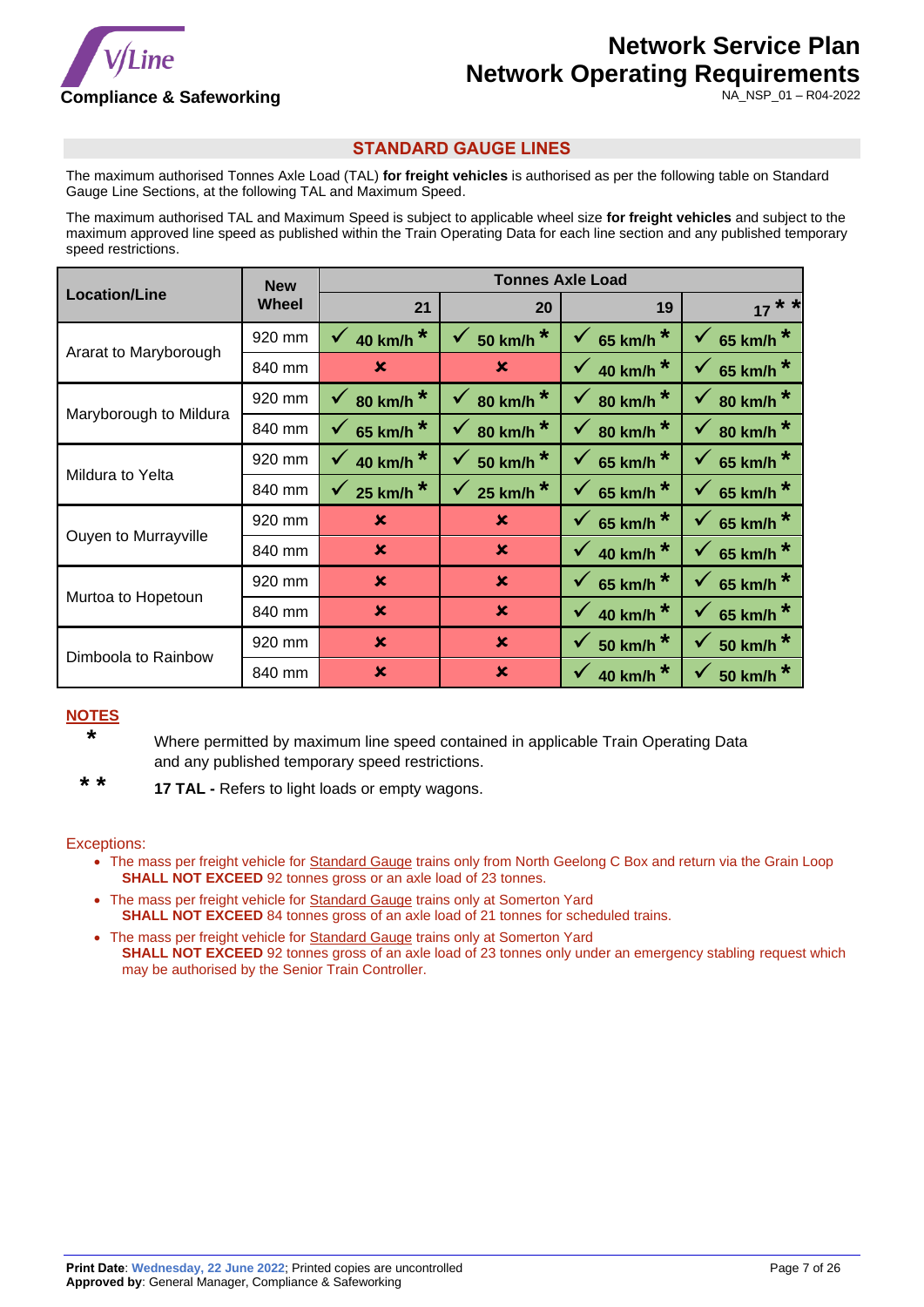

NA\_NSP\_01 – R04-2022

# **3.MAXIMUM AUTHORISED SPEED OF TRAINS**

<span id="page-7-0"></span>The maximum authorised speed of a train is the speed specified for the line section, type of train and class of locomotive hauling it in the **Locomotive or Train Speeds, Classes of Locomotives Allowed to run** tables contained in each off the Train Operating Data documents.

For multiple locomotive trains, the lowest speed specified for any one locomotive in the train consist shall be used.

This maximum authorised speed shall be reduced by any of the following qualifications:

**1. Lowest maximum vehicle speed** – Before commencing any journey or at any other location where the consist of the train is altered, the Driver must confer with the Second Person or Trainee Driver (where applicable) to identify the vehicle (including locomotives) with the lowest maximum permitted speed. Refer to Locomotive and Rolling Stock Data in the Addenda.

Locomotives and Rolling Stock listed in the Addenda are authorised to operate on the Network.

Approval for new, reclassified or altered Locomotives or Rolling Stock to operate on the Network must be given by the General Manager, Compliance and Safeworking: [Rail.Safety@vline.com.au](mailto:Rail.Safety@vline.com.au)

- **2. Signals** The provisions of Section 2 of the 1994 Book of Rules and Operating Procedures (Revision 7).
- **3. Special Speed Restrictions** As specified in Section 4 Special Speed Restrictions.
- **4. Temporary Speed Restrictions** As specified in the Weekly Operational Notice, 'TS' circulars and as displayed beside the track.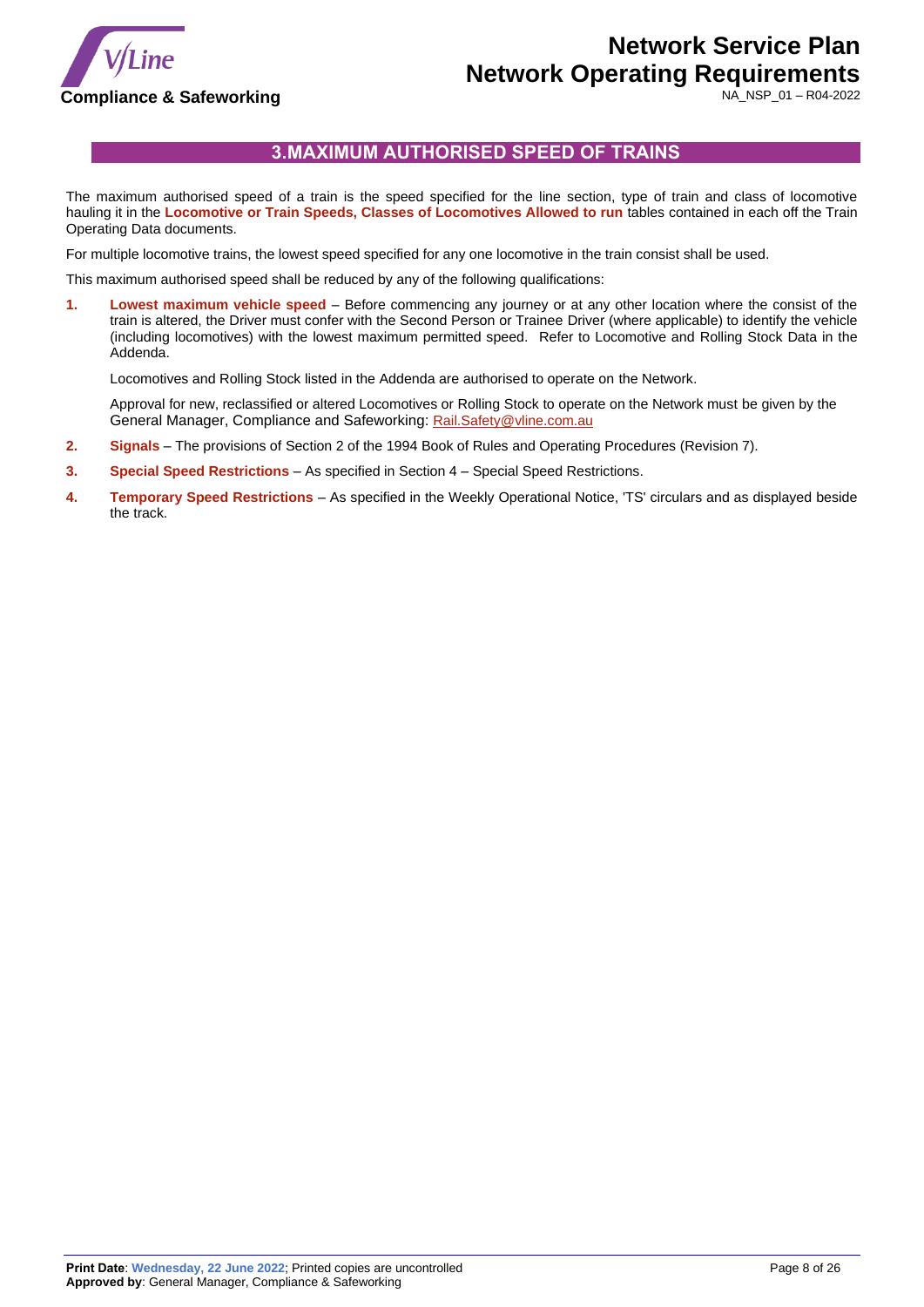

 $\mathbf{r}$ 

# **Network Service Plan Network Operating Requirements**

 $\mathbf{I}$ 

NA\_NSP\_01 – R04-2022

### **EXCESSIVE TEMPERATURES**

 $\mathbf{r}$ 

<span id="page-8-0"></span>The speed of any train must not exceed the maximum speed set down for any locomotive or vehicle on the train, on any other temporary or permanent speed restriction in force, or on any other lesser speed determined by the General Manager Asset Management and no case may exceed the speeds indicated in the following table as described in the Operating Procedures contained in Section 34 – 136

 $\mathbf{r}$ 

| <b>CORRIDOR</b>                          | <b>LINE SECTION</b>                           | <b>WEATHER</b><br><b>STATION</b> | <b>INITIATING</b><br><b>WOLO</b> | <b>WOLO SPEED</b>    |               |
|------------------------------------------|-----------------------------------------------|----------------------------------|----------------------------------|----------------------|---------------|
|                                          |                                               |                                  | <b>TEMPERATURE</b>               | <b>FREIGHT</b>       | <b>PASS</b>   |
| <b>WEST FOOTSCRAY -</b>                  |                                               |                                  | 36                               |                      | 130           |
| <b>SUNSHINE VIA RRL</b><br><b>TRACKS</b> | Southern Cross-<br>Sunshine                   | Melbourne                        | 39                               | 65                   | 90            |
| <b>SUNSHINE - ARARAT</b>                 | Sunshine -<br>Deer Park Junction              | Melbourne                        | 36                               | 65                   | 90            |
|                                          | Deer Park Junction -<br>Bank Box Loop         | Melton                           | 36                               | 65                   | 90            |
|                                          | Bank Box Loop-<br>North Ballarat Junction     | Ballarat                         | 36                               | 65                   | 90            |
|                                          | North Ballarat Junction -<br>Beaufort         | <b>Ballarat</b>                  | 36                               |                      | 90            |
|                                          | Beaufort - Ararat                             | Ararat                           | 36                               |                      | 90            |
| <b>DEER PARK JUNCTION -</b>              | Deer Park Junction -                          | Melbourne                        | 36                               |                      | 130           |
| <b>MANOR JUNCTION</b>                    | Manor Junction                                |                                  | 39                               | 65                   | 90            |
| <b>WERRIBEE -</b><br><b>DENNINGTON</b>   | Werribee $-$<br>Manor Junction                | Laverton                         | 36                               | 65                   | 90            |
|                                          | Manor Junction - Corio                        | Avalon                           | 36                               | 65                   | 130           |
|                                          |                                               |                                  | 39                               |                      | 90            |
|                                          | Corio - Geelong                               | Geelong                          | 36                               | 65                   | 130           |
|                                          |                                               |                                  | 39                               |                      | 90            |
|                                          | Geelong - Winchelsea                          | Geelona                          | 36                               | 65                   | 90            |
|                                          | Winchelsea -<br>Camperdown                    | Colac                            | 36                               | 65                   | 90            |
|                                          | Camperdown-<br>Warrnambool                    | Warrnambool                      | 36                               | 65                   | 90            |
|                                          | Warrnambool-<br>Dennington                    | Warrnambool                      | 36                               | $\frac{1}{\sqrt{2}}$ |               |
| <b>SUNBURY - BENDIGO</b>                 | Sunbury - Woodend                             | Gisborne                         | 36                               | 65                   | 90            |
|                                          | Woodend - Elphinstone                         | Kyneton                          | 36                               | 65                   | 90            |
|                                          | Elphinstone -<br>Ravenswood                   | Castlemaine                      | 36                               | 65                   | 90            |
|                                          | Ravenswood - Bendigo                          | Bendigo                          | 36                               | 65                   | 90            |
| <b>NTH BENDIGO</b><br><b>JUNCTION-</b>   | North Bendigo Junction -<br>Eaglehawk         | Bendigo                          | 36                               | 50                   | $80 \times 7$ |
| <b>PIANGIL</b>                           | Eaglehawk - Pyramid                           | Bendigo                          | 36                               | 65                   | 90            |
|                                          | Pyramid - Kerang                              | Kerang                           | 36                               | 65                   | 90            |
|                                          | Kerang - Swan Hill                            | Kerang                           | 36                               | 65                   | $90 \times $  |
|                                          | Swan Hill - Piangil                           | Swan Hill                        | 36                               | 30                   |               |
| <b>BENDIGO - ECHUCA</b>                  | Bendigo-<br>North Bendigo Junction            | Bendigo                          | 36                               | 55                   | 80 $77$       |
|                                          | North Bendigo Junction -<br>Epsom Block Point | Bendigo                          | 36                               | 50                   | 60            |
|                                          | Epsom Block Point -<br>Goornong               | Bendigo                          | 36                               | 65                   | 90            |
|                                          | Goornong - Echuca                             | Echuca                           | 36                               | 50                   | 60            |
| <b>ECHUCA - DENILIQUIN</b>               | Echuca - Deniliquin                           | Echuca                           | 33                               | 30                   |               |
| <b>CRAIGIEBURN-</b><br><b>SEYMOUR</b>    | Craigieburn -<br>Kilmore East                 | Tullamarine                      | 36                               | 65                   | 90            |
|                                          | Kilmore East - Seymour                        | Seymour                          | 36                               | 65                   | 90            |
| <b>SEYMOUR - TOCUMWAL</b>                | Seymour - Nagambie                            | Seymour                          | 36                               | 65                   | 80            |
|                                          | Nagambie - Shepparton                         | Shepparton                       | 36                               | 65                   | 80            |
|                                          | Shepparton - Numurkah                         | Shepparton                       | 36                               | 40                   |               |
|                                          | Numurkah - Strathmerton                       | Cobram                           | 36                               | 40                   |               |
|                                          | Strathmerton - Tocumwal                       | Cobram                           | 36                               | 30                   |               |
|                                          |                                               |                                  |                                  |                      |               |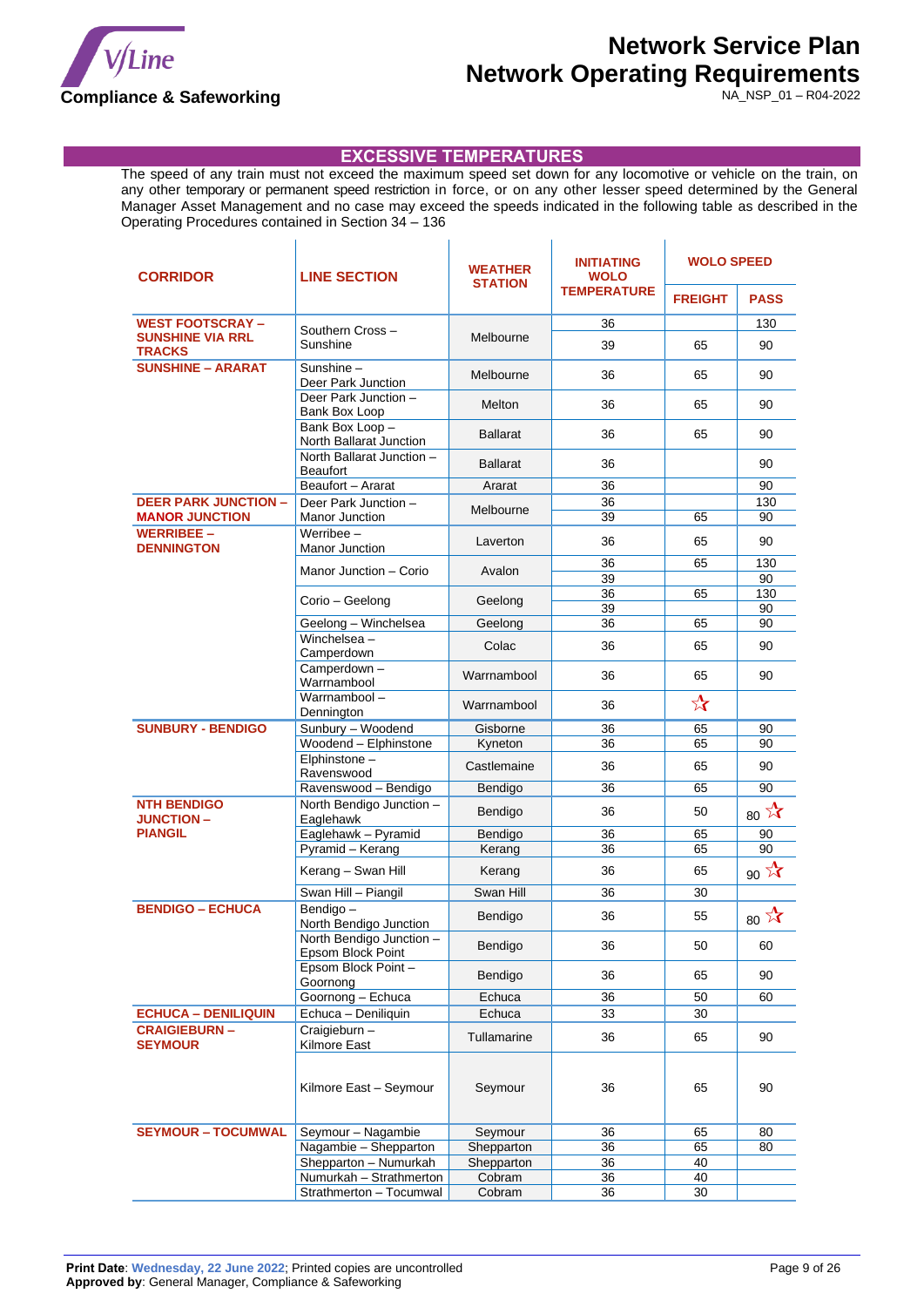

# **Network Service Plan Network Operating Requirements**

NA\_NSP\_01 – R04-2022

| <b>CORRIDOR</b>                         | <b>LINE SECTION</b>                                           | <b>WEATHER</b><br><b>STATION</b> | <b>INITIATING</b><br><b>WOLO</b> | <b>WOLO SPEED</b> |             |
|-----------------------------------------|---------------------------------------------------------------|----------------------------------|----------------------------------|-------------------|-------------|
|                                         |                                                               |                                  | <b>TEMPERATURE</b>               | <b>FREIGHT</b>    | <b>PASS</b> |
| <b>TOOLAMBA - ECHUCA</b>                | Toolamba – Tongala                                            | Kyabram                          | 33                               | 0 <sub>9</sub>    |             |
|                                         | Tongala - Echuca                                              | Echuca                           | 33                               | 0 <sub>v</sub>    |             |
| <b>PAKENHAM-</b>                        | Pakenham - Longwarry                                          | Pakenham                         | 36                               | 65                | 90          |
| <b>BAIRNSDALE</b>                       | Longwarry - Moe                                               | Warragul                         | 36                               | 65                | 90          |
|                                         | Moe - Rosedale                                                | Traralgon                        | 36                               | 65                | 90          |
|                                         | Rosedale - Stratford                                          | Sale                             | 36                               | 65                | 90          |
|                                         | Stratford - Bairnsdale                                        | <b>Bairnsdale</b>                | 36                               | 65                | 90          |
| <b>MELBOURNE METRO</b>                  | Sunshine - Brooklyn                                           | Melbourne                        | 33                               | 30                |             |
| <b>LINES</b>                            | Newport-<br>Brooklyn West Line                                | Melbourne                        | 33                               | 30                |             |
|                                         | West Footscray -<br>Sunshine U & D Ind. Gds                   | Melbourne                        | $\frac{1}{\sqrt{2}}$             |                   |             |
|                                         | Ind Goods Dudley St-<br>Sim Street Jcn                        | Melbourne                        | $\frac{1}{\sqrt{2}}$             |                   |             |
|                                         | Ind Goods Sth<br>Kensington-<br>Sims St Jun                   | Melbourne                        | $\frac{A}{A}$                    |                   |             |
| <b>NORTH GEELONG -</b>                  | Gheringhap - Meredith                                         | Geelong                          | 33                               | 50                |             |
| <b>YELTA</b>                            | Meredith - Ballarat                                           | <b>Ballarat</b>                  | 33                               | 50                |             |
|                                         | <b>Ballarat - Creswick</b>                                    | <b>Ballarat</b>                  | 36                               | 65                | 70          |
|                                         | Creswick - Maryborough                                        | Maryborough                      | 36                               | 65                | 70          |
|                                         | Maryborough - Donald                                          | Maryborough                      | 36                               | 65                |             |
|                                         | Donald - Woomelang                                            | <b>Birchip</b>                   | 36                               | 65                |             |
|                                         | Woomelang - Carwarp                                           | Ouyen                            | 36                               | 65                |             |
|                                         | Carwarp - Mildura                                             | Mildura                          | 36                               | 65                |             |
|                                         | Mildura - Yelta                                               | Mildura                          | 36                               | 25                |             |
| <b>OUYEN - MURRAYVILLE</b>              | Ouyen - Murrayville                                           | Ouyen                            | 36                               | 25                |             |
| <b>DUNOLLY-</b>                         | Dunolly - Inglewood                                           | Maryborough                      | 36                               | 40                |             |
| <b>MANANGATANG</b>                      | Inglewood - Korong Vale                                       | Maryborough                      | 36                               | 40                |             |
|                                         | Korong Vale - Boort                                           | Kerang                           | 36                               | 40                |             |
|                                         | Boort - Lalbert                                               | Kerang                           | 33                               | 30                |             |
|                                         | Lalbert - Ultima                                              | Kerang<br>Swan Hill              | 33<br>33                         | 40<br>40          |             |
| <b>KORONG VALE -</b><br><b>SEA LAKE</b> | Ultima - Manangatang<br>Korong Vale -<br>Sea Lake Wheat Board | <b>Birchip</b>                   | 36                               | 40                |             |
| <b>ARARAT-</b><br><b>MARYBOROUGH</b>    | Ararat $-$<br>Maryborough                                     | Ararat                           | 33                               | 40                |             |
| <b>MURTOA - HOPETOUN</b>                | Murtoa - Hopetoun                                             | Warracknabeal                    | 33                               | 40                |             |
| <b>DIMBOOLA - RAINBOW</b>               | Dimboola - Jeparit                                            | <b>Nhill</b>                     | $33*$                            | 40                |             |
|                                         | Jeparit – Ellam (KP412)                                       | <b>Nhill</b>                     | $\frac{1}{\lambda}$              |                   |             |
|                                         | Ellam (KP412) - Rainbow                                       | <b>Nhill</b>                     | $33*$                            | 40                |             |
|                                         | Rainbow - Bow Hill<br>(KP431)                                 | <b>Nhill</b>                     | $\frac{1}{\sqrt{2}}$             |                   |             |
|                                         | * NOTE: Applies 10:00 hours to 20:00 hours.                   |                                  |                                  |                   |             |

WOLO – No Trains

**Note** 

<span id="page-9-0"></span>**Note**  $\frac{1}{\sqrt{2}}$  WOLO – No Restrictions

### **CORRIDORS WHERE SERVICES ARE SUSPENDED**

Train Services are suspended on the following corridors as shown on separately issued advice

| <b>BARNES - MOULAMEIN</b>      | Barnes - Moulamein      |
|--------------------------------|-------------------------|
| <b>MOOLORT - MARYBOROUGH</b>   | Moolort - Maryborough   |
| <b>SEA LAKE - MITTYACK</b>     | Sea Lake - Mittyack     |
| <b>MANANGATANG - ROBINVALE</b> | Manangatang - Robinvale |
| <b>EAGLEHAWK - INGLEWOOD</b>   | Eaglehawk - Inglewood   |
| <b>MURRYVILLE - PANITYA</b>    | Murrayville - Panitya   |
| <b>SHEPPARTON - DOOKIE</b>     | Shepparton - Dookie     |
| <b>RAINBOW - YAAPEET</b>       | Rainbow - Yaapeet (SG)  |

These corridors will not be listed on the WOLO advice notice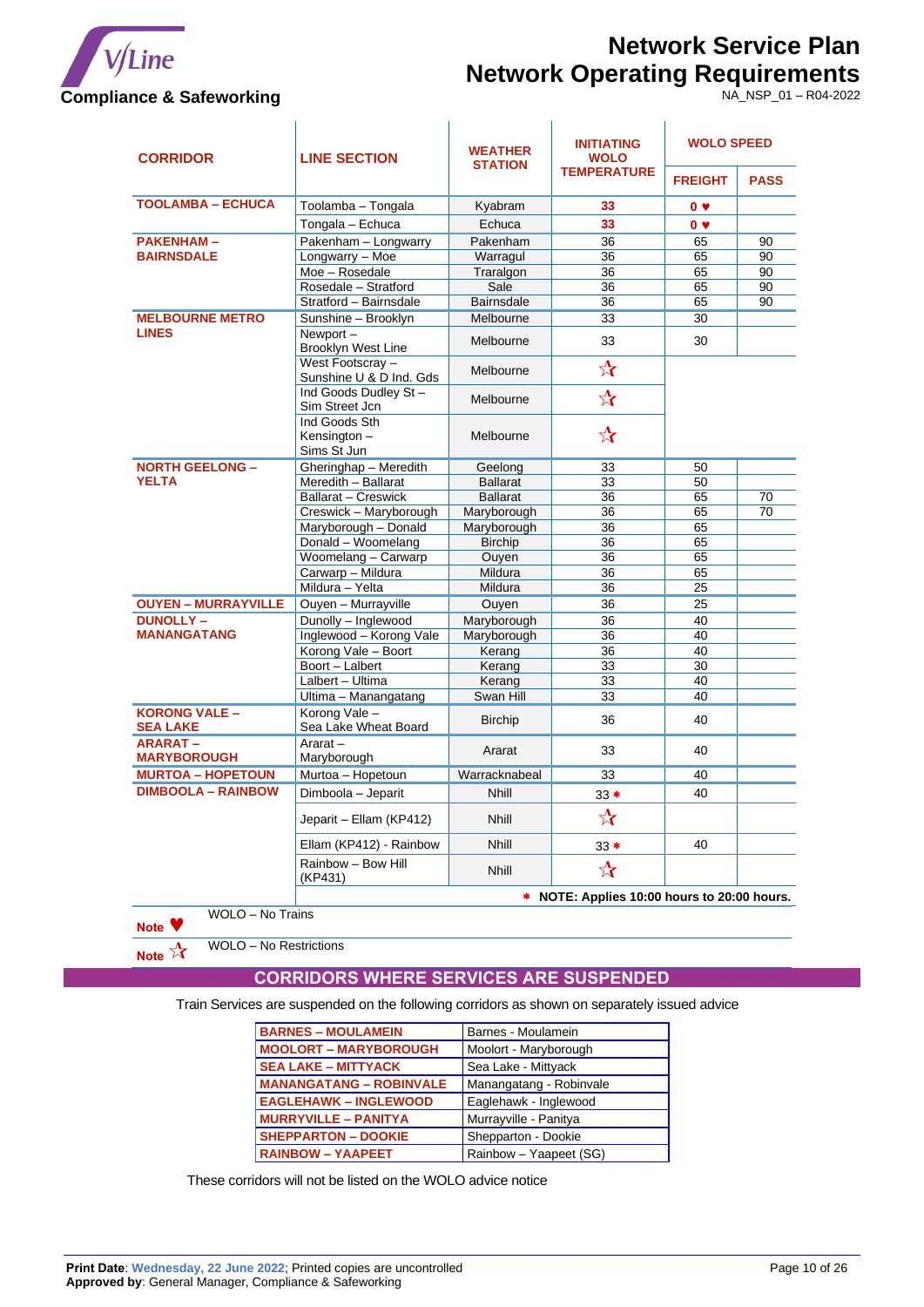

<span id="page-10-2"></span><span id="page-10-1"></span>ı

# **Network Service Plan Network Operating Requirements**

NA\_NSP\_01 – R04-2022

# **4.SPECIAL SPEED RESTRICTIONS**

<span id="page-10-0"></span>

|         | <b>CURVE SPEED BOARDS</b>                                                                                                                                                                                                                                                                                                                                                                                                                                                                                                                                             |
|---------|-----------------------------------------------------------------------------------------------------------------------------------------------------------------------------------------------------------------------------------------------------------------------------------------------------------------------------------------------------------------------------------------------------------------------------------------------------------------------------------------------------------------------------------------------------------------------|
| 65      | Every curve (except those within crossing work) with a geometry requiring the maximum speed to be<br>reduced below the maximum authorised for any train is indicated by a Curve Speed Board (see diagram at<br>left). The number shown on the Curve Speed Board indicates in kilometres per hour the maximum speed<br>allowed when travelling around the curve. The train shall not accelerate until the entire train is clear of the<br>curve. The Curve Speed Boards are located on the left-hand side of the track facing the driver at both ends<br>of the curve. |
|         | <b>SPEED BOARDS</b>                                                                                                                                                                                                                                                                                                                                                                                                                                                                                                                                                   |
| G<br>55 | At particular locations a speed board (see diagrams at left) may be placed on the line at a suitable distance<br>before reaching the next fixed signal. This indicates that the train speed shall be promptly reduced to not<br>more than the figure in kilometres per hour shown on the board until sighting the next fixed signal. The<br>train shall then proceed according to the aspect displayed on the next fixed signal.                                                                                                                                      |
| F       | The letter prefixes above the number displayed indicates to which type of train the speed restriction applies<br>to:                                                                                                                                                                                                                                                                                                                                                                                                                                                  |
| 70      | $G$ – applies for Freight Trains with vehicles in the consist with a last letter classification of 'A' or 'Z'.                                                                                                                                                                                                                                                                                                                                                                                                                                                        |
| P       | $F$ – applies for Freight Trains that have NO vehicles in the consist with a last letter classification of 'A' or 'Z'.                                                                                                                                                                                                                                                                                                                                                                                                                                                |
| 70      | $P$ – applies for Passenger trains.                                                                                                                                                                                                                                                                                                                                                                                                                                                                                                                                   |

### **SPEED OVER CROSSING WORK**

<span id="page-10-3"></span>The speed of locomotives and trains operating through all stations, crossing loops, junctions or junctions on through running lines shall be:

| <b>DESCRIPTION</b>                                                                                                                                                                              | <b>MAXIMUM SPEED KM/H</b> |
|-------------------------------------------------------------------------------------------------------------------------------------------------------------------------------------------------|---------------------------|
| Over facing points held by hand                                                                                                                                                                 | 15                        |
| All locomotives or train movements to or from all siding roads shall be deemed to be shunting<br>operations, i.e. maximum speed when running on, to or from non-through running lines (siding). | 15                        |
| Over facing points worked from an interlocking frame or otherwise securely fastened, or over<br>trailing points:                                                                                |                           |
| When running to or from (other through running) lines diverging from the straight track                                                                                                         | 40                        |
| When running on the straight track<br>ii.                                                                                                                                                       | Line Speed for train type |
| Through Running Lines shall include only the primary through running road(s) and the designated                                                                                                 |                           |
| crossing road(s) for safeworking purposes.                                                                                                                                                      |                           |

(Except where otherwise specified under 'Special Speed Restrictions' in Train Operating Data or restricted by crossing work diverging movement speed boards).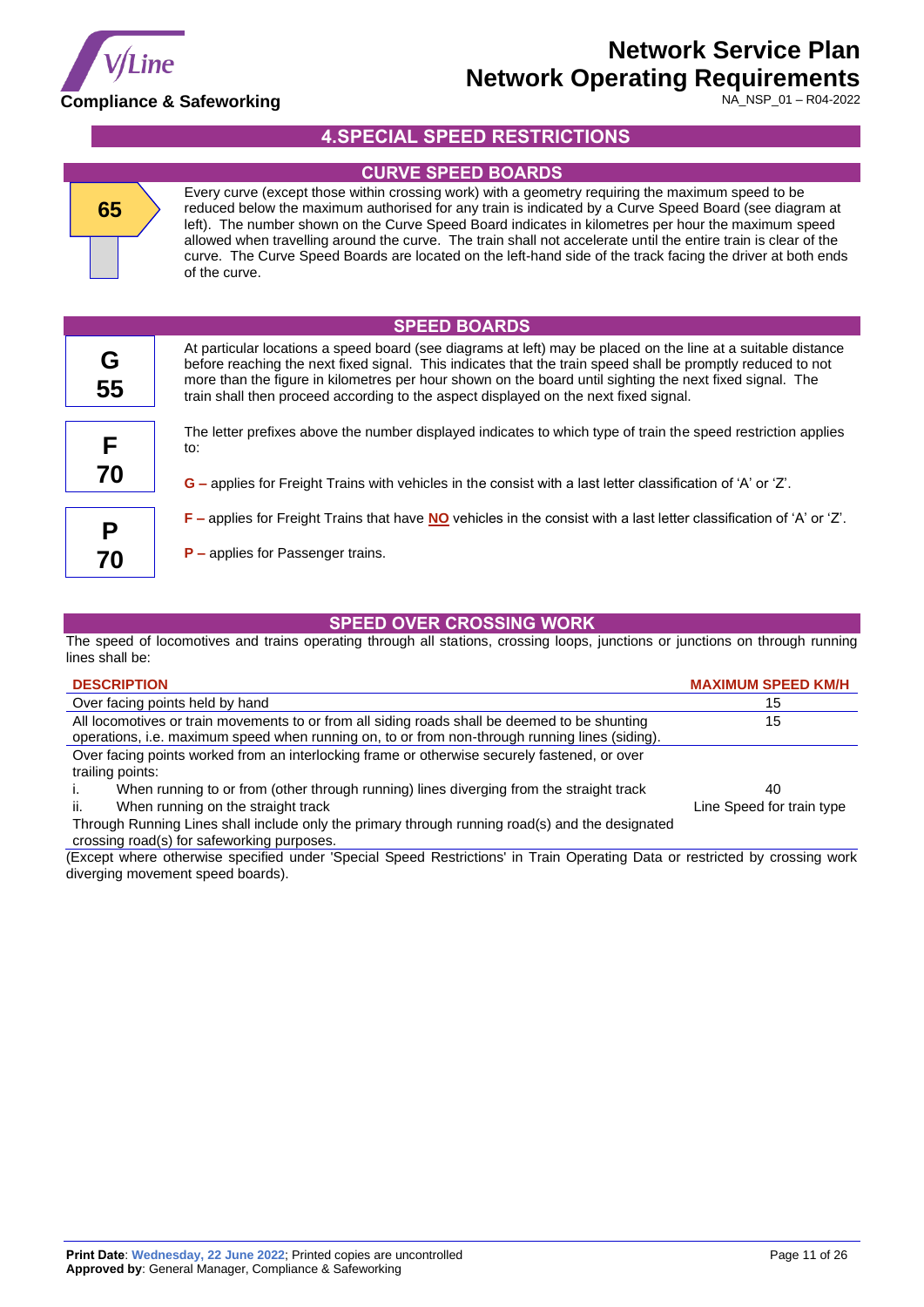

NA\_NSP\_01 – R04-2022

### **OTHER SPECIAL SPEED RESTRICTIONS**

<span id="page-11-0"></span>

| Locomotives and Trains Involved in Shunting Operations<br>15<br>When entering the platform at any station at which the train has to stop<br>• Locomotive hauled trains<br>25<br>25<br>• Terminal station - All trains<br>Note: Except for terminal stations and any track speed restrictions, V/Locity and Sprinter trains<br>have no speed restriction entering platforms; it is the Drivers responsibility to manage a suitable<br>safe approach speed to the station based on rail and operating conditions.<br>In the following circumstances a train must be bought to a stand:<br>• When a Driver is receiving a Train Staff Ticket or Train Order, the train shall be brought to<br>0<br>a stand and the Train Staff Ticket or Train Order examined.<br>• When a Driver is exchanging a staff with a Signaller standing at ground level, the train<br>0<br>shall be brought to a stand in order that the exchange may be affected safely.<br>• 'S' Class diesel electric locomotives hostler's end leading. In all cases when a staff is<br>0<br>being received from or delivered to, or when an exchange of staffs takes place with<br>Signalling Personnel on platform level or ground level, the locomotives shall be brought<br>to a stand in order that the exchange may be affected safely.<br>In all other circumstances<br><b>Pushing Trains</b><br>When employee leaves the leading vehicle to attend to the points<br>0<br>When passing around any curve of less than 180 metres radius<br>10<br>On running lines<br>15<br>Weighbridge<br>Locomotives or vehicles over Weighbridge Relief track<br>10<br>Τ.<br>Locomotives or vehicles over Weighbridge<br>5<br>н.<br>When setting back over a level crossing not provided with gates<br>10<br>Sprinter Rail Car Trains when the Driver is delivering or receiving a staff or delivering a ticket<br>10<br>When inspecting moving trains<br>All locomotives involved in shunting operations or when running in any locomotive depot within<br>15<br>the T.R. Point<br><b>Single line working</b><br>Over points which become facing points, when the traffic of a double line is being worked over a<br>15<br>single line<br>When exchanging staff from a platform at locomotive cab height<br>25<br>Light Locomotives (Single Or Multi - Unit)<br>A class diesel electric (V/Line Only)<br>115<br>N class diesel electric (V/Line Only)<br>115<br>S class (hostler's end leading), X class (Nos. 45 to 52 inclusive, long-end leading, XR (No. 2 end<br>50<br>leading), GM (No. 2 end leading).<br>Y class steam locomotive (funnel first)<br>60<br>Y class diesel electric<br>65#<br>Y class diesel electric (upgraded)<br>100#<br>All steam locomotives (tender first)<br>50<br>80<br>All steam locomotives (funnel first) except for Y class | <b>DESCRIPTION</b>                                 | <b>MAXIMUM SPEED KM/H</b> |
|-------------------------------------------------------------------------------------------------------------------------------------------------------------------------------------------------------------------------------------------------------------------------------------------------------------------------------------------------------------------------------------------------------------------------------------------------------------------------------------------------------------------------------------------------------------------------------------------------------------------------------------------------------------------------------------------------------------------------------------------------------------------------------------------------------------------------------------------------------------------------------------------------------------------------------------------------------------------------------------------------------------------------------------------------------------------------------------------------------------------------------------------------------------------------------------------------------------------------------------------------------------------------------------------------------------------------------------------------------------------------------------------------------------------------------------------------------------------------------------------------------------------------------------------------------------------------------------------------------------------------------------------------------------------------------------------------------------------------------------------------------------------------------------------------------------------------------------------------------------------------------------------------------------------------------------------------------------------------------------------------------------------------------------------------------------------------------------------------------------------------------------------------------------------------------------------------------------------------------------------------------------------------------------------------------------------------------------------------------------------------------------------------------------------------------------------------------------------------------------------------------------------------------------------------------------------------------------------------------------------------------------------------------------------------------------------------------------------------------------------------------------------------------------------------------------------|----------------------------------------------------|---------------------------|
|                                                                                                                                                                                                                                                                                                                                                                                                                                                                                                                                                                                                                                                                                                                                                                                                                                                                                                                                                                                                                                                                                                                                                                                                                                                                                                                                                                                                                                                                                                                                                                                                                                                                                                                                                                                                                                                                                                                                                                                                                                                                                                                                                                                                                                                                                                                                                                                                                                                                                                                                                                                                                                                                                                                                                                                                                   |                                                    |                           |
|                                                                                                                                                                                                                                                                                                                                                                                                                                                                                                                                                                                                                                                                                                                                                                                                                                                                                                                                                                                                                                                                                                                                                                                                                                                                                                                                                                                                                                                                                                                                                                                                                                                                                                                                                                                                                                                                                                                                                                                                                                                                                                                                                                                                                                                                                                                                                                                                                                                                                                                                                                                                                                                                                                                                                                                                                   |                                                    |                           |
|                                                                                                                                                                                                                                                                                                                                                                                                                                                                                                                                                                                                                                                                                                                                                                                                                                                                                                                                                                                                                                                                                                                                                                                                                                                                                                                                                                                                                                                                                                                                                                                                                                                                                                                                                                                                                                                                                                                                                                                                                                                                                                                                                                                                                                                                                                                                                                                                                                                                                                                                                                                                                                                                                                                                                                                                                   |                                                    |                           |
|                                                                                                                                                                                                                                                                                                                                                                                                                                                                                                                                                                                                                                                                                                                                                                                                                                                                                                                                                                                                                                                                                                                                                                                                                                                                                                                                                                                                                                                                                                                                                                                                                                                                                                                                                                                                                                                                                                                                                                                                                                                                                                                                                                                                                                                                                                                                                                                                                                                                                                                                                                                                                                                                                                                                                                                                                   |                                                    |                           |
|                                                                                                                                                                                                                                                                                                                                                                                                                                                                                                                                                                                                                                                                                                                                                                                                                                                                                                                                                                                                                                                                                                                                                                                                                                                                                                                                                                                                                                                                                                                                                                                                                                                                                                                                                                                                                                                                                                                                                                                                                                                                                                                                                                                                                                                                                                                                                                                                                                                                                                                                                                                                                                                                                                                                                                                                                   |                                                    |                           |
|                                                                                                                                                                                                                                                                                                                                                                                                                                                                                                                                                                                                                                                                                                                                                                                                                                                                                                                                                                                                                                                                                                                                                                                                                                                                                                                                                                                                                                                                                                                                                                                                                                                                                                                                                                                                                                                                                                                                                                                                                                                                                                                                                                                                                                                                                                                                                                                                                                                                                                                                                                                                                                                                                                                                                                                                                   |                                                    |                           |
|                                                                                                                                                                                                                                                                                                                                                                                                                                                                                                                                                                                                                                                                                                                                                                                                                                                                                                                                                                                                                                                                                                                                                                                                                                                                                                                                                                                                                                                                                                                                                                                                                                                                                                                                                                                                                                                                                                                                                                                                                                                                                                                                                                                                                                                                                                                                                                                                                                                                                                                                                                                                                                                                                                                                                                                                                   |                                                    |                           |
|                                                                                                                                                                                                                                                                                                                                                                                                                                                                                                                                                                                                                                                                                                                                                                                                                                                                                                                                                                                                                                                                                                                                                                                                                                                                                                                                                                                                                                                                                                                                                                                                                                                                                                                                                                                                                                                                                                                                                                                                                                                                                                                                                                                                                                                                                                                                                                                                                                                                                                                                                                                                                                                                                                                                                                                                                   |                                                    |                           |
|                                                                                                                                                                                                                                                                                                                                                                                                                                                                                                                                                                                                                                                                                                                                                                                                                                                                                                                                                                                                                                                                                                                                                                                                                                                                                                                                                                                                                                                                                                                                                                                                                                                                                                                                                                                                                                                                                                                                                                                                                                                                                                                                                                                                                                                                                                                                                                                                                                                                                                                                                                                                                                                                                                                                                                                                                   |                                                    |                           |
|                                                                                                                                                                                                                                                                                                                                                                                                                                                                                                                                                                                                                                                                                                                                                                                                                                                                                                                                                                                                                                                                                                                                                                                                                                                                                                                                                                                                                                                                                                                                                                                                                                                                                                                                                                                                                                                                                                                                                                                                                                                                                                                                                                                                                                                                                                                                                                                                                                                                                                                                                                                                                                                                                                                                                                                                                   |                                                    |                           |
|                                                                                                                                                                                                                                                                                                                                                                                                                                                                                                                                                                                                                                                                                                                                                                                                                                                                                                                                                                                                                                                                                                                                                                                                                                                                                                                                                                                                                                                                                                                                                                                                                                                                                                                                                                                                                                                                                                                                                                                                                                                                                                                                                                                                                                                                                                                                                                                                                                                                                                                                                                                                                                                                                                                                                                                                                   |                                                    |                           |
|                                                                                                                                                                                                                                                                                                                                                                                                                                                                                                                                                                                                                                                                                                                                                                                                                                                                                                                                                                                                                                                                                                                                                                                                                                                                                                                                                                                                                                                                                                                                                                                                                                                                                                                                                                                                                                                                                                                                                                                                                                                                                                                                                                                                                                                                                                                                                                                                                                                                                                                                                                                                                                                                                                                                                                                                                   |                                                    |                           |
|                                                                                                                                                                                                                                                                                                                                                                                                                                                                                                                                                                                                                                                                                                                                                                                                                                                                                                                                                                                                                                                                                                                                                                                                                                                                                                                                                                                                                                                                                                                                                                                                                                                                                                                                                                                                                                                                                                                                                                                                                                                                                                                                                                                                                                                                                                                                                                                                                                                                                                                                                                                                                                                                                                                                                                                                                   |                                                    |                           |
|                                                                                                                                                                                                                                                                                                                                                                                                                                                                                                                                                                                                                                                                                                                                                                                                                                                                                                                                                                                                                                                                                                                                                                                                                                                                                                                                                                                                                                                                                                                                                                                                                                                                                                                                                                                                                                                                                                                                                                                                                                                                                                                                                                                                                                                                                                                                                                                                                                                                                                                                                                                                                                                                                                                                                                                                                   |                                                    |                           |
|                                                                                                                                                                                                                                                                                                                                                                                                                                                                                                                                                                                                                                                                                                                                                                                                                                                                                                                                                                                                                                                                                                                                                                                                                                                                                                                                                                                                                                                                                                                                                                                                                                                                                                                                                                                                                                                                                                                                                                                                                                                                                                                                                                                                                                                                                                                                                                                                                                                                                                                                                                                                                                                                                                                                                                                                                   |                                                    |                           |
|                                                                                                                                                                                                                                                                                                                                                                                                                                                                                                                                                                                                                                                                                                                                                                                                                                                                                                                                                                                                                                                                                                                                                                                                                                                                                                                                                                                                                                                                                                                                                                                                                                                                                                                                                                                                                                                                                                                                                                                                                                                                                                                                                                                                                                                                                                                                                                                                                                                                                                                                                                                                                                                                                                                                                                                                                   |                                                    |                           |
|                                                                                                                                                                                                                                                                                                                                                                                                                                                                                                                                                                                                                                                                                                                                                                                                                                                                                                                                                                                                                                                                                                                                                                                                                                                                                                                                                                                                                                                                                                                                                                                                                                                                                                                                                                                                                                                                                                                                                                                                                                                                                                                                                                                                                                                                                                                                                                                                                                                                                                                                                                                                                                                                                                                                                                                                                   |                                                    |                           |
|                                                                                                                                                                                                                                                                                                                                                                                                                                                                                                                                                                                                                                                                                                                                                                                                                                                                                                                                                                                                                                                                                                                                                                                                                                                                                                                                                                                                                                                                                                                                                                                                                                                                                                                                                                                                                                                                                                                                                                                                                                                                                                                                                                                                                                                                                                                                                                                                                                                                                                                                                                                                                                                                                                                                                                                                                   |                                                    |                           |
|                                                                                                                                                                                                                                                                                                                                                                                                                                                                                                                                                                                                                                                                                                                                                                                                                                                                                                                                                                                                                                                                                                                                                                                                                                                                                                                                                                                                                                                                                                                                                                                                                                                                                                                                                                                                                                                                                                                                                                                                                                                                                                                                                                                                                                                                                                                                                                                                                                                                                                                                                                                                                                                                                                                                                                                                                   |                                                    |                           |
|                                                                                                                                                                                                                                                                                                                                                                                                                                                                                                                                                                                                                                                                                                                                                                                                                                                                                                                                                                                                                                                                                                                                                                                                                                                                                                                                                                                                                                                                                                                                                                                                                                                                                                                                                                                                                                                                                                                                                                                                                                                                                                                                                                                                                                                                                                                                                                                                                                                                                                                                                                                                                                                                                                                                                                                                                   |                                                    |                           |
|                                                                                                                                                                                                                                                                                                                                                                                                                                                                                                                                                                                                                                                                                                                                                                                                                                                                                                                                                                                                                                                                                                                                                                                                                                                                                                                                                                                                                                                                                                                                                                                                                                                                                                                                                                                                                                                                                                                                                                                                                                                                                                                                                                                                                                                                                                                                                                                                                                                                                                                                                                                                                                                                                                                                                                                                                   |                                                    |                           |
|                                                                                                                                                                                                                                                                                                                                                                                                                                                                                                                                                                                                                                                                                                                                                                                                                                                                                                                                                                                                                                                                                                                                                                                                                                                                                                                                                                                                                                                                                                                                                                                                                                                                                                                                                                                                                                                                                                                                                                                                                                                                                                                                                                                                                                                                                                                                                                                                                                                                                                                                                                                                                                                                                                                                                                                                                   |                                                    |                           |
|                                                                                                                                                                                                                                                                                                                                                                                                                                                                                                                                                                                                                                                                                                                                                                                                                                                                                                                                                                                                                                                                                                                                                                                                                                                                                                                                                                                                                                                                                                                                                                                                                                                                                                                                                                                                                                                                                                                                                                                                                                                                                                                                                                                                                                                                                                                                                                                                                                                                                                                                                                                                                                                                                                                                                                                                                   |                                                    |                           |
|                                                                                                                                                                                                                                                                                                                                                                                                                                                                                                                                                                                                                                                                                                                                                                                                                                                                                                                                                                                                                                                                                                                                                                                                                                                                                                                                                                                                                                                                                                                                                                                                                                                                                                                                                                                                                                                                                                                                                                                                                                                                                                                                                                                                                                                                                                                                                                                                                                                                                                                                                                                                                                                                                                                                                                                                                   |                                                    |                           |
|                                                                                                                                                                                                                                                                                                                                                                                                                                                                                                                                                                                                                                                                                                                                                                                                                                                                                                                                                                                                                                                                                                                                                                                                                                                                                                                                                                                                                                                                                                                                                                                                                                                                                                                                                                                                                                                                                                                                                                                                                                                                                                                                                                                                                                                                                                                                                                                                                                                                                                                                                                                                                                                                                                                                                                                                                   |                                                    |                           |
|                                                                                                                                                                                                                                                                                                                                                                                                                                                                                                                                                                                                                                                                                                                                                                                                                                                                                                                                                                                                                                                                                                                                                                                                                                                                                                                                                                                                                                                                                                                                                                                                                                                                                                                                                                                                                                                                                                                                                                                                                                                                                                                                                                                                                                                                                                                                                                                                                                                                                                                                                                                                                                                                                                                                                                                                                   |                                                    |                           |
|                                                                                                                                                                                                                                                                                                                                                                                                                                                                                                                                                                                                                                                                                                                                                                                                                                                                                                                                                                                                                                                                                                                                                                                                                                                                                                                                                                                                                                                                                                                                                                                                                                                                                                                                                                                                                                                                                                                                                                                                                                                                                                                                                                                                                                                                                                                                                                                                                                                                                                                                                                                                                                                                                                                                                                                                                   |                                                    |                           |
|                                                                                                                                                                                                                                                                                                                                                                                                                                                                                                                                                                                                                                                                                                                                                                                                                                                                                                                                                                                                                                                                                                                                                                                                                                                                                                                                                                                                                                                                                                                                                                                                                                                                                                                                                                                                                                                                                                                                                                                                                                                                                                                                                                                                                                                                                                                                                                                                                                                                                                                                                                                                                                                                                                                                                                                                                   |                                                    |                           |
|                                                                                                                                                                                                                                                                                                                                                                                                                                                                                                                                                                                                                                                                                                                                                                                                                                                                                                                                                                                                                                                                                                                                                                                                                                                                                                                                                                                                                                                                                                                                                                                                                                                                                                                                                                                                                                                                                                                                                                                                                                                                                                                                                                                                                                                                                                                                                                                                                                                                                                                                                                                                                                                                                                                                                                                                                   |                                                    |                           |
|                                                                                                                                                                                                                                                                                                                                                                                                                                                                                                                                                                                                                                                                                                                                                                                                                                                                                                                                                                                                                                                                                                                                                                                                                                                                                                                                                                                                                                                                                                                                                                                                                                                                                                                                                                                                                                                                                                                                                                                                                                                                                                                                                                                                                                                                                                                                                                                                                                                                                                                                                                                                                                                                                                                                                                                                                   |                                                    |                           |
|                                                                                                                                                                                                                                                                                                                                                                                                                                                                                                                                                                                                                                                                                                                                                                                                                                                                                                                                                                                                                                                                                                                                                                                                                                                                                                                                                                                                                                                                                                                                                                                                                                                                                                                                                                                                                                                                                                                                                                                                                                                                                                                                                                                                                                                                                                                                                                                                                                                                                                                                                                                                                                                                                                                                                                                                                   |                                                    |                           |
|                                                                                                                                                                                                                                                                                                                                                                                                                                                                                                                                                                                                                                                                                                                                                                                                                                                                                                                                                                                                                                                                                                                                                                                                                                                                                                                                                                                                                                                                                                                                                                                                                                                                                                                                                                                                                                                                                                                                                                                                                                                                                                                                                                                                                                                                                                                                                                                                                                                                                                                                                                                                                                                                                                                                                                                                                   |                                                    |                           |
|                                                                                                                                                                                                                                                                                                                                                                                                                                                                                                                                                                                                                                                                                                                                                                                                                                                                                                                                                                                                                                                                                                                                                                                                                                                                                                                                                                                                                                                                                                                                                                                                                                                                                                                                                                                                                                                                                                                                                                                                                                                                                                                                                                                                                                                                                                                                                                                                                                                                                                                                                                                                                                                                                                                                                                                                                   | All light locomotives except for the above classes | 100                       |

**Note** # Upgraded Y class locomotives, as shown in the Network Service Plan Addenda

### **PUSHING TRAINS ON RUNNING LINES**

<span id="page-11-1"></span>Subject to the Conditions laid down in the Book of Rules and Operating Procedures, permission is given for trains to be pushed on Running Lines at the following locations under the conditions shown:

| <b>LOCATIONS</b>                     | <b>ADDITIONAL REMARKS</b>                           |
|--------------------------------------|-----------------------------------------------------|
| Ballarat to North Ballarat Workshops | Number of vehicles not to exceed 15 bogie vehicles. |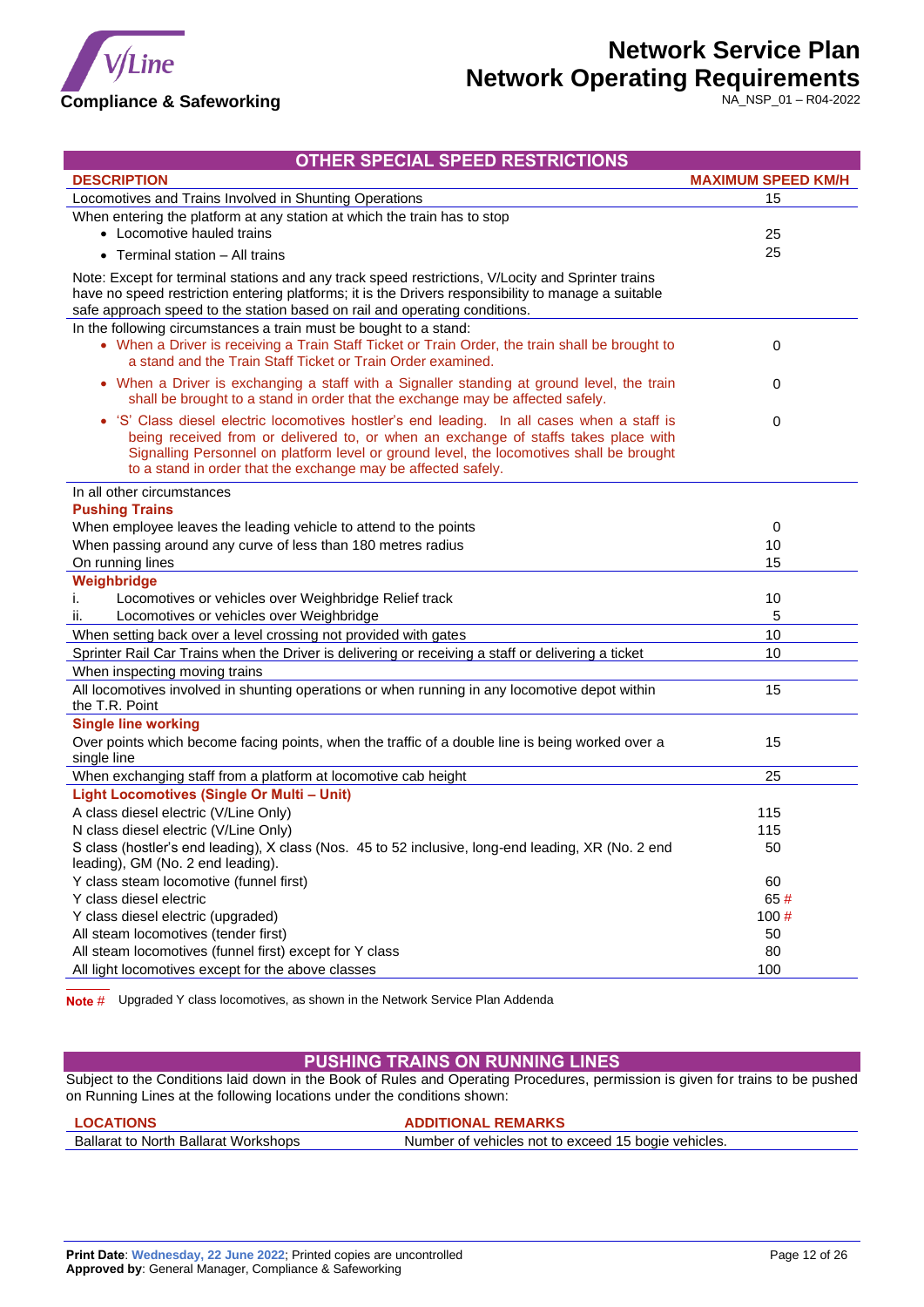

## **5.MAXIMUM AUTHORISED LENGTH OF TRAINS**

<span id="page-12-0"></span>Unless special authority is given by the General Manager, Network Services, no train may exceed 1200 metres (including locomotives) in length. Any number of vehicles may be attached to trains provided that the length limit is not exceeded. Where possible, vehicles fitted with ITV brake valves must be marshalled in the leading 800-metre portion of any train consist. Where this is not practical, the driver must make a minimum 100 kPa brake pipe reduction for all applications to ensure satisfactory release of brakes.

The following exceptions apply:

- Block grain trains are to operate with train lengths not exceeding 900 metres, (including locomotives).
- b) Any train consisting of empty passenger carriages only may convey a maximum of 30 passenger vehicles, subject to a maximum load of 915 tonnes.
- c) Where Freight Trains in excess of 960 metres but less than 1200 metres operate between DEER PARK WEST JUNCTION and MILLBROOK where opposing or passing passenger trains are running the following will apply at PARWAN and BANK BOX
	- i. The over length train is to be held at the arrival signal on the Main Line and the short train put into either the Main or loop track
	- ii. Down over length trains are not to be progressed for routing into the loop at BANK BOX or held at the down arrival signal at that location
	- iii. Where an over length train is to be routed into the loop and there is overhang but clear of the fouling circuitry, the opposing or passing train is to be "checked" through on the main line, the driver of the train being checked must be advised of the circumstances
- d) The maximum permissible length of a Freight Train between Craigieburn and Shepparton must not exceed 1000m.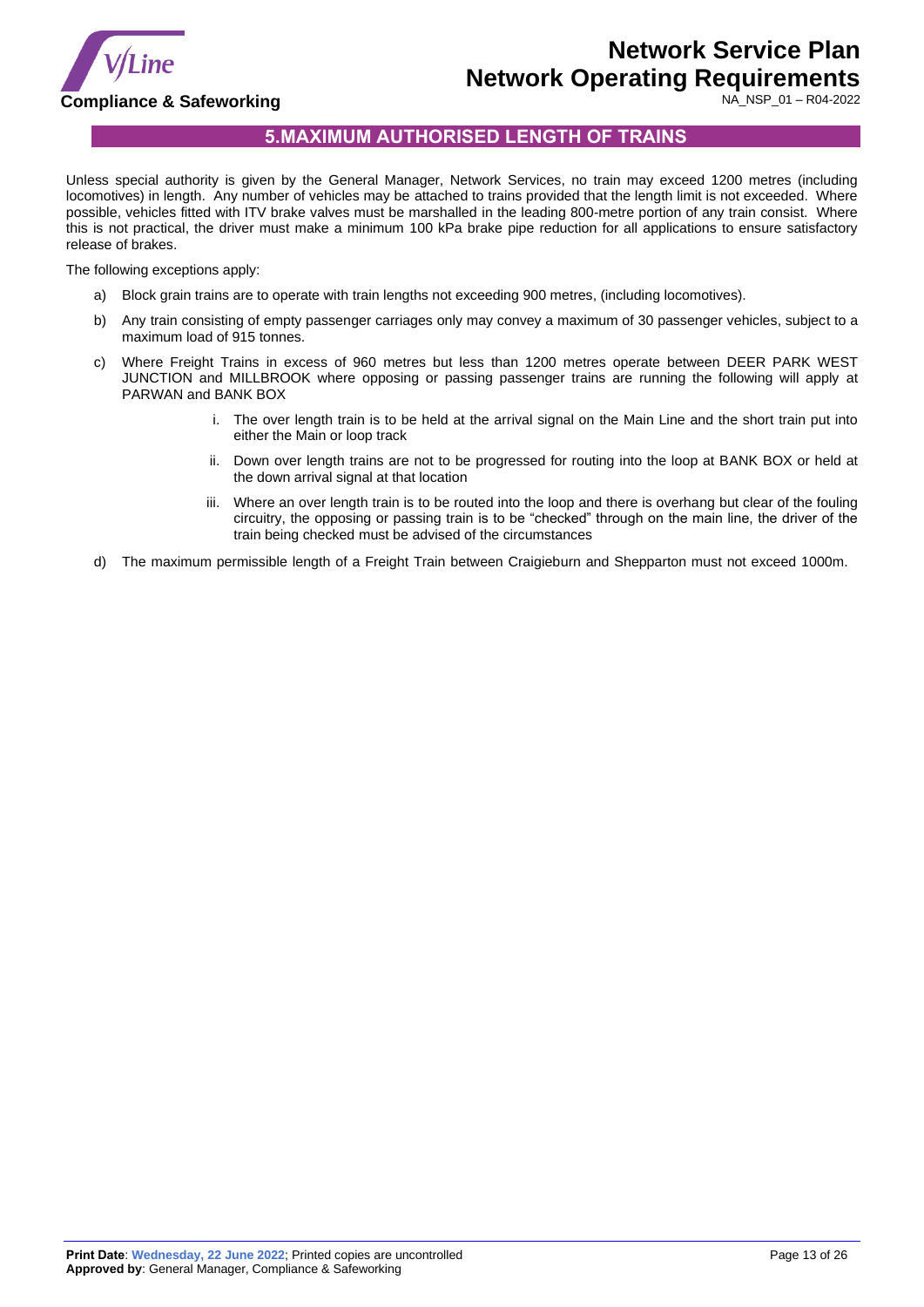

NA\_NSP\_01 – R04-2022

# **6.RULING GRADE LOADS AND PERMISSIBLE OVERLOADING OF TRAINS**

### **RULING GRADE LOADS**

### <span id="page-13-1"></span><span id="page-13-0"></span>**DOUBLE HEADED LOADS**

The load, which may be hauled by two locomotives, is the combined load of the locomotives employed subject to the maximum load and vehicles limit shown, and to any compensation for multiple unit operation of certain locomotive types.

### **MULTIPLE UNIT LOADS**

The Ruling Grade Load tables in the Train Operating Data include compensated loads for some locomotive classes in multiple unit working. The classes of locomotive which have loads for both single and multiple unit working are the A, H, P, T and Y classes. The B, G, GM, N, S, X and XR class locomotive retain one load for both single and multiple unit working.

Multiple unit compensation is necessary because of the different operating characteristics of each class of locomotive. Each class of locomotive has a rated speed at which it develops its maximum tractive effort. These speeds differ but basically they can be put into three groups as follows.

#### **Rated speed for maximum locomotive tractive effort**

| <b>GROUP 1</b> |    | <b>GROUP 2</b> |   | <b>GROUP 3</b> |
|----------------|----|----------------|---|----------------|
| 23.5 km/h<br>A | G  | 19.5 km/h      | H | 14.0 km/h      |
| 24.5 km/h<br>С | N  | 19.5 km/h      | P | 14.5 km/h      |
|                | S  | 19.5 km/h      |   | 13.0 km/h      |
|                | B  | 18.0 km/h      |   | 15.0 km/h      |
|                | GМ | 20.0 km/h      |   |                |
|                | XR | 20.0 km/h      |   |                |
|                | 81 | 19.5 km/h      |   |                |
|                | BL | 19.5 km/h      |   |                |
|                | EL | 20.0 km/h      |   |                |
|                | DL | 19.5 km/h      |   |                |
|                | Χ  | 20.0 km/h      |   |                |

For example, when an A class and a T class are coupled in multiple unit, there is a difference of 10.5 km/h in their rated speeds. A T class locomotive cannot develop as much tractive effort at a speed of 23.5 km/h when the A class develops its maximum tractive effort, as it can at 13.0 km/h. Therefore if their solo loads were added together, there would not be sufficient effort and the train would become overloaded. The multiple unit loads take this into account and reduce the combined ruling grade load so that train overloading does not occur.

To use the ruling grade load tables, one extra decision has to be made for A, H, P, T and Y class locomotives.

*Is the locomotive in a multiple unit consist which includes a locomotive or locomotives from another Organisation?*

The two columns are then applied as follows:

|                                                                                                  | T OR P SOLO OR MULTI WITH H, P, T OR Y CLASSES |                                                                                                                           | <b>T OR P MULTI WITH OTHER CLASSES</b> |
|--------------------------------------------------------------------------------------------------|------------------------------------------------|---------------------------------------------------------------------------------------------------------------------------|----------------------------------------|
| Use when a T or P class is solo or when in a multiple unit<br>consist of H, P, T or Y class only |                                                | Use when a T or P class is in a multiple unit consist which<br>includes any locomotives which is not a H, P, T or Y class |                                        |
| <b>EXAMPLES:</b>                                                                                 | <b>LOCOMOTIVE(S)</b>                           | <b>LOADS TO USE</b><br>(solo)                                                                                             |                                        |

|             | (SOIO)                |
|-------------|-----------------------|
| $T + Y$     | $T (solo) + Y (solo)$ |
| $A + T$     | $A$ (mu) + T (mu)     |
| $N + T + H$ | $N + T$ (mu) + H (mu) |
| $N + X$     | $N + X$               |
| $S + B + T$ | $S + B + T$ (mu)      |
|             |                       |

**Note** In a number of sections it will be found that the solo load and the multiple unit load are the same. This is because sectional loads have not yet been revised.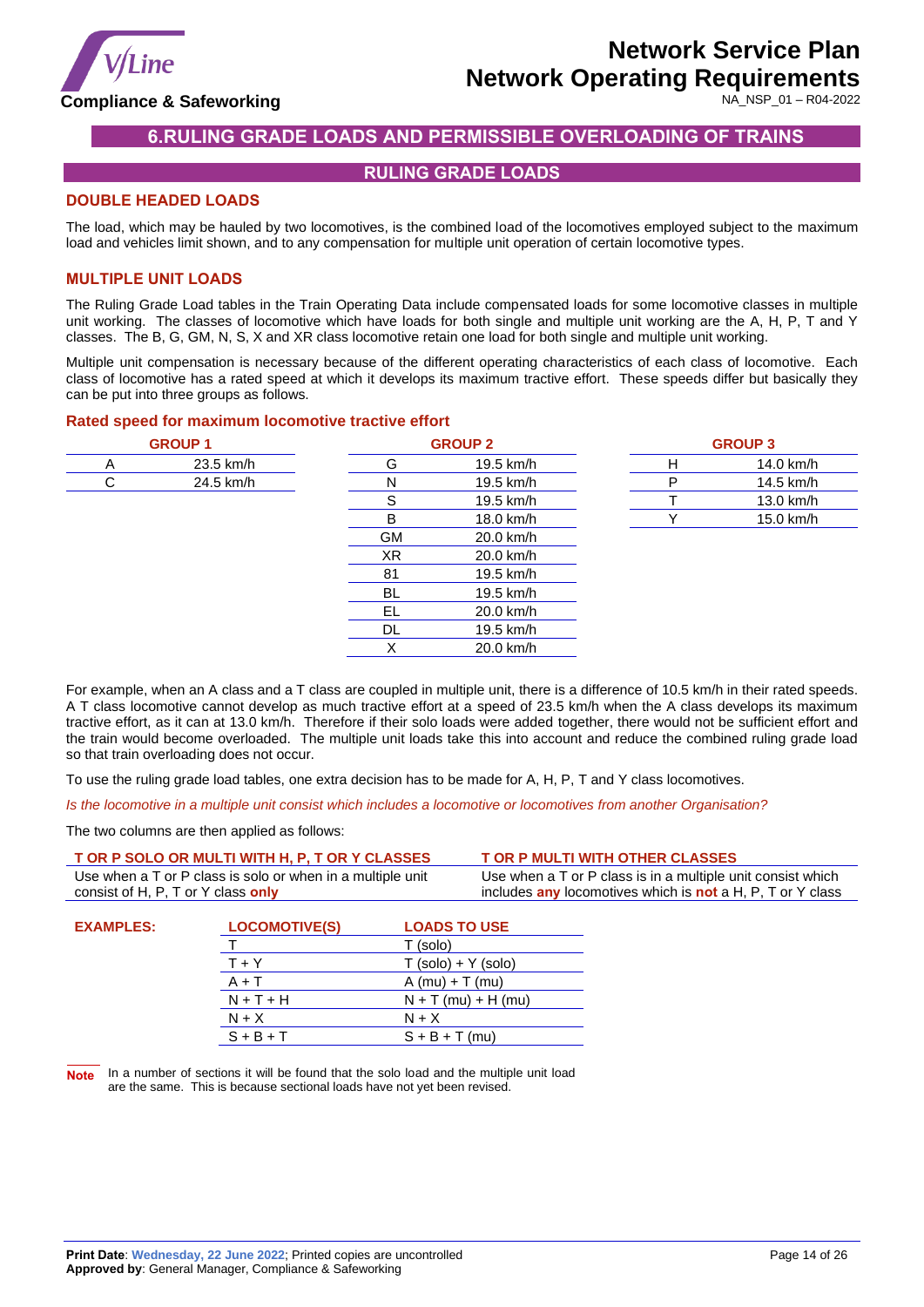

NA\_NSP\_01 – R04-2022

### **RULING GRADE LOADS INDICATED IN BOLD TYPE**

<span id="page-14-0"></span>The loads indicated in "Bold" type for each column of each table of Ruling Grade Loads is the maximum through ruling grade load permitted to be hauled by the respective class of locomotive over the entire corridor shown. Other loads shown are the maximum sectional loads between specific locations.

### **RULING GRADE LOADS INDICATED AS '....' TYPE**

<span id="page-14-1"></span>Where no load tonnage is shown and only two dots are indicated, the next load shown beneath the dots shall be applied for the section concerned.

**EXAMPLE: Tottenham Yard to:**

| Newport             | 3200 |
|---------------------|------|
| Lara                |      |
| Nth Geelong 'C' Box | 2790 |
|                     |      |

Therefore the load between Newport and Lara, and Lara and North Geelong 'C' Box is 2790 tonnes.

### **PERMISSIBLE OVERLOADING OF FREIGHT TRAINS**

### <span id="page-14-2"></span>**AUTHORISED OVERLOADS**

The schedule loads specified for Freight trains on both broad and standard gauge lines may be exceeded by the following authorised overloads:

| <b>LOCOMOTIVES</b>                                         | <b>PERMITTED OVERLOAD</b> |
|------------------------------------------------------------|---------------------------|
| Train hauled by A, B, G, GM, N, S, X, XR class locomotives | 25 tonnes                 |
| Train hauled by H, P, T, Y class locomotives               | 15 tonnes                 |
| .                                                          |                           |

A train being hauled by locomotives working in multiple is authorised to have an overload not exceeding that allowed to the least powerful locomotive in the consist.

# **EXAMPLES: LOCOMOTIVES IN MULTIPLE PERMITTED OVERLOAD**

| Train hauled by T and X class locomotives | 15 tonnes |
|-------------------------------------------|-----------|
| Train hauled B, S and Y class locomotives | 15 tonnes |
| Train hauled B and X class locomotives    | 25 tonnes |

Where a train is hauled by two or more locomotives of the same class, the authorised overload will be the sum of the overload for each locomotive.

| <b>EXAMPLES:</b> | <b>LOCOMOTIVES IN MULTIPLE</b>               | <b>PERMITTED OVERLOAD</b> |
|------------------|----------------------------------------------|---------------------------|
|                  | Train hauled by A and A class locomotives    | 50 tonnes                 |
|                  | Train hauled by T and T class locomotives    | 30 tonnes                 |
|                  | Train hauled by Y, Y and Y class locomotives | 45 tonnes                 |

### **GRAIN TRAIN LOADS**

<span id="page-14-3"></span>Where separate loads are provided for grain trains, these shall only apply to the locomotive or locomotive combination specified in that column. For other multiple unit consists on grain trains use the normal Freight train load.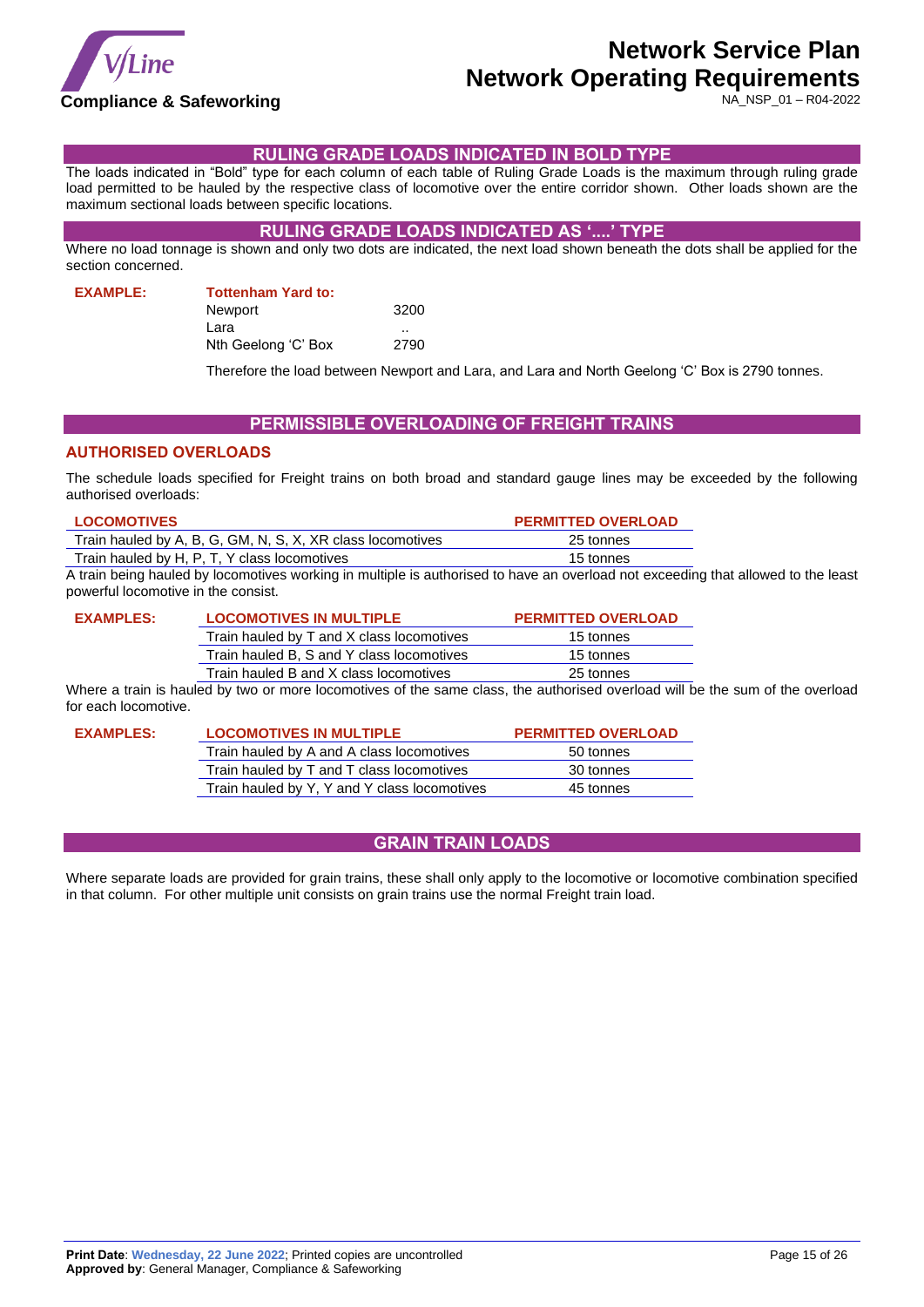

# **7.OTHER GENERAL OPERATIONAL RESTRICTIONS**

#### <span id="page-15-1"></span><span id="page-15-0"></span>**MAXIMUM LOADS OF PASSENGER TRAINS**

The maximum load of any passenger train consisting of automatic coupled vehicles only is 915 tonnes.

#### **PASSENGER VEHICLES NOT TO BE ATTACHED TO FREIGHT TRAINS AND FREIGHT VEHICLES NOT TO BE ATTACHED TO PASSENGER TRAINS**

Unless authorised by the General Manager, Network Services, Passenger vehicles shall not be attached to Freight trains and Freight vehicles shall not be attached to Passenger trains.

#### **OPERATION OF 'Y' CLASS DIESEL ELECTRIC LOCOMOTIVES**

'Y' class diesel electric locomotives are permitted to operate on all line sections indicated for a 'T' class diesel electric locomotive up to a maximum speed of 65 km/h. Upgraded Y class diesel electric locomotives (as shown in the Network Service Plan Addenda) may operate up to a maximum speed of 100km/h.

V/Line Passenger 'Y' class diesel electric locomotives are limited to hauling a maximum of 75% of the specified 'Y' class diesel electric locomotive sectional grade loads unless prior agreement has been reached with the General Manager, Network Services:

Other Operators 'Y' class diesel electric locomotives may operate to loads specified for 'Y' class diesel electric locomotives shown in the Network Operating Restrictions.

#### **VIGILANCE CONTROL EQUIPMENT ON LOCOMOTIVES**

All locomotives operating as lead units on running lines in areas within the Network must be fitted with approved Vigilance Control Equipment. Locomotives will not be permitted to operate over any portion of the Network unless the equipment is operational.

#### Exceptions:

- 'Y' Class locomotives
- Current Victorian Historical Locomotives (including steam locomotives) not fitted with Vigilance Control Equipment.

UNDER NO CIRCUMSTANCES ARE LOCOMOTIVES TO BE OPERATED ON RUNNING LINES UNDER DRIVER ONLY CONDITIONS UNLESS THE LOCOMOTIVE IS FITTED WITH OPERATIONAL VIGILANCE CONTROL EQUIPMENT.

#### **TRAIN / TRACK MACHINE COMMUNICATIONS EQUIPMENT**

All locomotives operating as lead units on running lines within the Network must be fitted with approved Communications Equipment.

The equipment on **Locomotives** will comprise of the following:

- End to End Local Radio
- ICE radio, either RRCN or NTCS capable

ICE = IN CAB EQUIPMENT – defined by the ARTC NTCS service (for Standard Gauge) or defined by the V/Line RRCN service (for Broad Gauge). This is the replacement of the NUTR train to base equipment.

The equipment on **Track Machines / Track Vehicles** when travelling through the Network will comprise of the following:

- End to End Local Radio
- ICE radio, either RRCN or NTCS capable

NO LOCOMOTIVE OR TRACK MACHINE IS PERMITTED TO OPERATE AS A LEAD UNIT OVER ANY PORTION OF THE NETWORK UNLESS THE REQUIRED COMMUNICATIONS EQUIPMENT IS FITTED AND OPERATIONAL.

Under Special circumstances when authorised by the General Manager, Network Services, portable radio equipment may be utilised.

Except in cases of emergency, application for authority to utilise portable equipment must be forwarded to the General Manager, Network Services at least 14 days prior to the operation of the special train.

Portable Train Radio equipment is authorised for use on Track Machines / Track Vehicles travelling through the Network.

The use of hand held end to end local units is authorised on the following rolling stock:

- Current Victorian Historical Locomotives (including Steam locomotives), and
- Rail Tractors at locations where Rail Tractors are authorised to shunt on running lines within Station limits.

Mobile Telephone communication is not to be utilised for trains or Track Machines / Track Vehicles operating on Running Lines unless specially authorised by the General Manager, Network Services..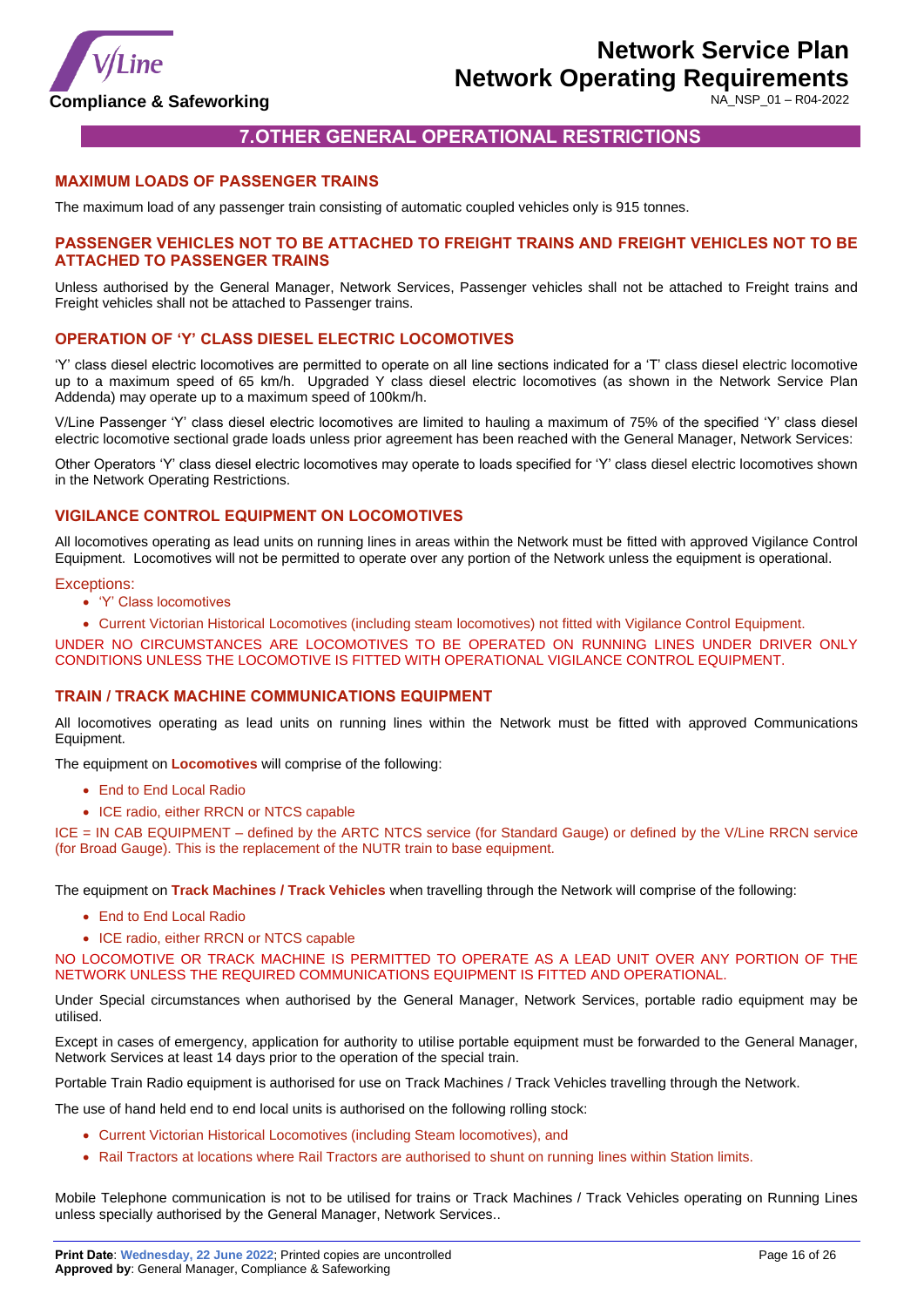

# **Network Service Plan**

# **Network Operating Requirements**

**Compliance & Safeworking**

NA\_NSP\_01 – R04-2022

<span id="page-16-0"></span>

|             | TRAIN TO BASE RADIO CHANNELS AND TELEPHONE NUMBERS (TRAIN CONTROL)                                                                                                                                                                                                                                                                                     |                                    |                                                  |                                     |                      |
|-------------|--------------------------------------------------------------------------------------------------------------------------------------------------------------------------------------------------------------------------------------------------------------------------------------------------------------------------------------------------------|------------------------------------|--------------------------------------------------|-------------------------------------|----------------------|
| <b>ROOM</b> | <b>CONTROL LINES AND AREA</b>                                                                                                                                                                                                                                                                                                                          | <b>VCS CODE/</b><br><b>CHANNEL</b> | <b>EXTERNAL</b><br><b>TELEPHONE</b>              | <b>INTERNAL</b><br><b>TELEPHONE</b> |                      |
| (1)         | <b>WARRNAMBOOL &amp; STANDARD GAUGE</b><br><b>WESTERN BRANCHES,</b><br><b>BROOKLYN LOOP TRAIN CONTROLLER</b><br>WAURN PONDS - WARRNAMBOOL<br>MURTOA - HOPETOUN<br>DIMBOOLA - YAAPEET<br>SUNSHINE - BROOKLYN<br>BROOKLYN - NEWPORT - (WEST LINE)                                                                                                        | <b>VCS 209</b>                     | (03) 9619 4709                                   | 14709                               | 24 hours             |
| (2)         | <b>MILDURA LINE TRAIN CONTROLLER</b><br>NORTH GEELONG C PRECINCT<br>NORTH GEELONG - BALLARAT EAST<br>NORTH BALLARAT-MARYBOROUGH<br>(including Yard) at Signal Post MYB 28<br>MARYBOROUGH at Signal Post MYB 28 - YELTA<br><b>OUYEN - MURRAYVILLE</b><br>DUNOLLY - INGLEWOOD<br>INGLEWOOD - ROBINVALE<br>KORONG VALE - MITTYACK<br>ARARAT - MARYBOROUGH | <b>VCS 102</b>                     | (03) 9619 4702<br>(03) 9619 4752                 | 14702<br>14752                      | 24 hours             |
| (3)         | <b>SENIOR TRAIN CONTROLLER</b><br>During periods of Emergency Evacuation only                                                                                                                                                                                                                                                                          | <b>VCS 333</b>                     | (03) 9619 1077<br>(03) 9619 1073<br>0438 515 547 | 11077<br>11073                      | 24 hours             |
| (4)         | <b>BENDIGO CORRIDOR TRAIN CONTROLLER</b><br>MELBOURNE - EPSOM - EAGLEHAWK<br>EAGLEHAWK- SWAN HILL - PIANGIL<br><b>EPSOM - ECHUCA</b><br>ECHUCA - MOULAMEIN - DENILIQUIN<br>EAGLEHAWK - INGLEWOOD                                                                                                                                                       | <b>VCS 108</b>                     | (03) 9619 1068                                   | 11068                               | 24 hours             |
| (5)         | <b>BALLARAT CORRIDOR TRAIN CONTROLLER</b><br>MELBOURNE - BALLARAT - WENDOUREE<br><b>WENDOUREE - ARARAT</b>                                                                                                                                                                                                                                             | <b>VCS 107</b>                     | (03) 9619 1067                                   | 11067                               | 24 Hours             |
| (6)         | <b>REGIONAL RAIL LINK SIGNALLING ZONE 2</b><br><b>WEST TOWER</b><br>SPENCER STREET 15/16 to SPION KOP AND<br>MELBOURNE YARD                                                                                                                                                                                                                            | <b>VCS 101</b>                     | $(03)$ 9619 1060<br>$(03)$ 9619 7501             | 11060<br>17501                      | 24 hours             |
| (7)         | REGIONAL RAIL LINK SIGNALLING RRL ZONE 3<br>SOUTH KENSINGTON TO DEER PARK TO<br>MANOR JUNCTION/DEER PARK WEST AND<br>SUNSHINE GEB SIDING                                                                                                                                                                                                               | <b>VCS 106</b>                     | (03) 9619 4706                                   | 14706                               | 24 hours             |
| (8)         | <b>GEELONG CORRIDOR TRAIN CONTROLLER</b><br><b>MELBOURNE - WAURN PONDS</b>                                                                                                                                                                                                                                                                             | <b>VCS 105</b>                     | (03) 9619 1062                                   | 11062                               | 24 hours             |
| (9)         | <b>TRARALGON CORRIDOR TRAIN CONTROLLER</b><br>MELBOURNE - TRARALGON<br>TRARALGON - SALE - BAIRNSDALE                                                                                                                                                                                                                                                   | <b>VCS 104</b>                     | (03) 9619 1065                                   | 11065                               | DAILY<br>06:00-22:15 |
| (10)        | <b>SEYMOUR TRAIN CONTROLLER</b><br>MELBOURNE - SEYMOUR<br>SEYMOUR - TOCUMWAL<br>SHEPPARTON - DOOKIE<br>TOOLAMBA - ECHUCA                                                                                                                                                                                                                               | <b>VCS 210</b>                     | (03) 9619 1722<br>$(03)$ 9619 1061               | 11722<br>11061                      | 24 hours             |
|             | <b>SUPPORT</b>                                                                                                                                                                                                                                                                                                                                         | <b>VCS 111</b>                     | (03) 9619 1070                                   | 11070                               | 24 hours             |
|             | <b>MANAGER TRAIN CONTROL</b>                                                                                                                                                                                                                                                                                                                           | <b>VCS 113</b>                     | (03) 9619 5162                                   | 15162                               |                      |
|             | <b>FAX</b>                                                                                                                                                                                                                                                                                                                                             |                                    | (03) 9619 7466                                   | 17466                               |                      |

**ICE** IN CAB EQUIPMENT – defined by the ARTC NTCS service (for Standard Gauge) or defined by the V/Line RRCN service(for Broad Gauge). **VCS** = 6 & 7 code 206 ,9 & 10 code 310 & All Territories Code 300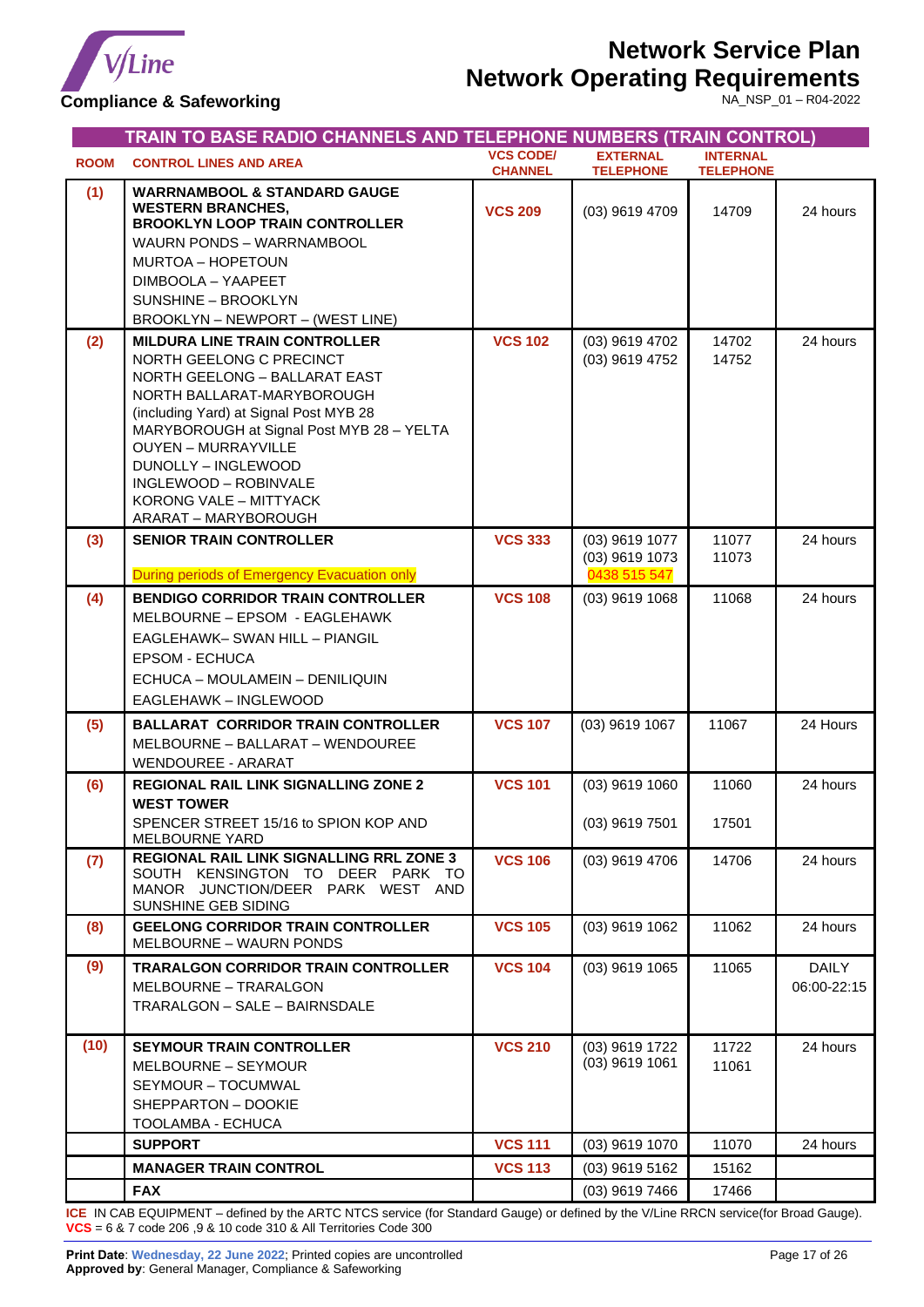

NA\_NSP\_01 – R04-2022

### <span id="page-17-0"></span>**RECORDED TELEPHONE SERVICES**

In addition to Centrol a number of Signalling locations are provided with voice recording facilities for both telephone and local radio services

Any communications with the Signallers that relate to Train Running or Safeworking matters are to be conducted via a recorded service at locations where these where these facilities are provided

When a telephone or radio call is received via a non recorded service that relates to a Safeworking or Train Running matter the Signaller receiving that call must immediately advise the caller of the recorded number or radio channel for that location and arrange for that call to be re established on a recorded service.

Detail of these services are shown on the following table

### **ADMINISTRATIVE CHANNELS**

Administrative Channels are controlled by the yard or location to which they apply. The Driver may switch to them for relevant administrative purposes. Administrative Channels are not provided for the passing of shunting commands.

When a Train or Track Machine Movement is required to change Radio channels in an administrative area, the driver must inform the administrator of the change. This is necessary so that the administrator will be able to communicate with the driver on the new channel.

Detail of these services are shown on the following table

#### **SAFEWORKING CHANNELS**

Specific Safeworking channels are provided to reduce congestion on the Local Train Radio channel (Channel 1) during times of emergency or safeworking irregularity at the discretion of the local Signaller, Corridor Signaller or Train Controller. Train Drivers are to select these channels when instructed to do so by the relevant Signaller or Train Controller.

Detail of these services are shown on the following table

### **SHUNT CHANNELS**

Shunt Channels are provided for the purpose of transmitting shunting commands between ground-staff and the Driver. The Driver should select the Shunting Channel when instructed to do so by relevant ground-staff or yard supervisors.

Detail of these services are shown on the following table

#### **SIGNAL BOX CHANNELS**

Specific Signal Box channels are provided for the request and granting of local moves between the Train Driver and Signaller or Train Controller. The Driver may select the channel as required.

Detail of these services are shown on the following table

#### **RADIO CONTROLLED SIGNAL CONTROL CHANNELS**

Radio controlled Signal Control Channels are provided at locations across the V/Line Network in accordance with Section 34 – 137 Radio Controlled Signalling.

Detail of these services are shown on the following table

#### **RADIO CONTROLLED YARD LIGHTING CHANNELS**

Radio controlled yard lighting channels are provided for the remote switching of yard lighting by the local radio. To operate yard lighting the Driver must select the required channel on the local radio and then key the transmit button. Yard lighting will then switch on and remain on for a predetermined period.

Detail of these services are shown on the following table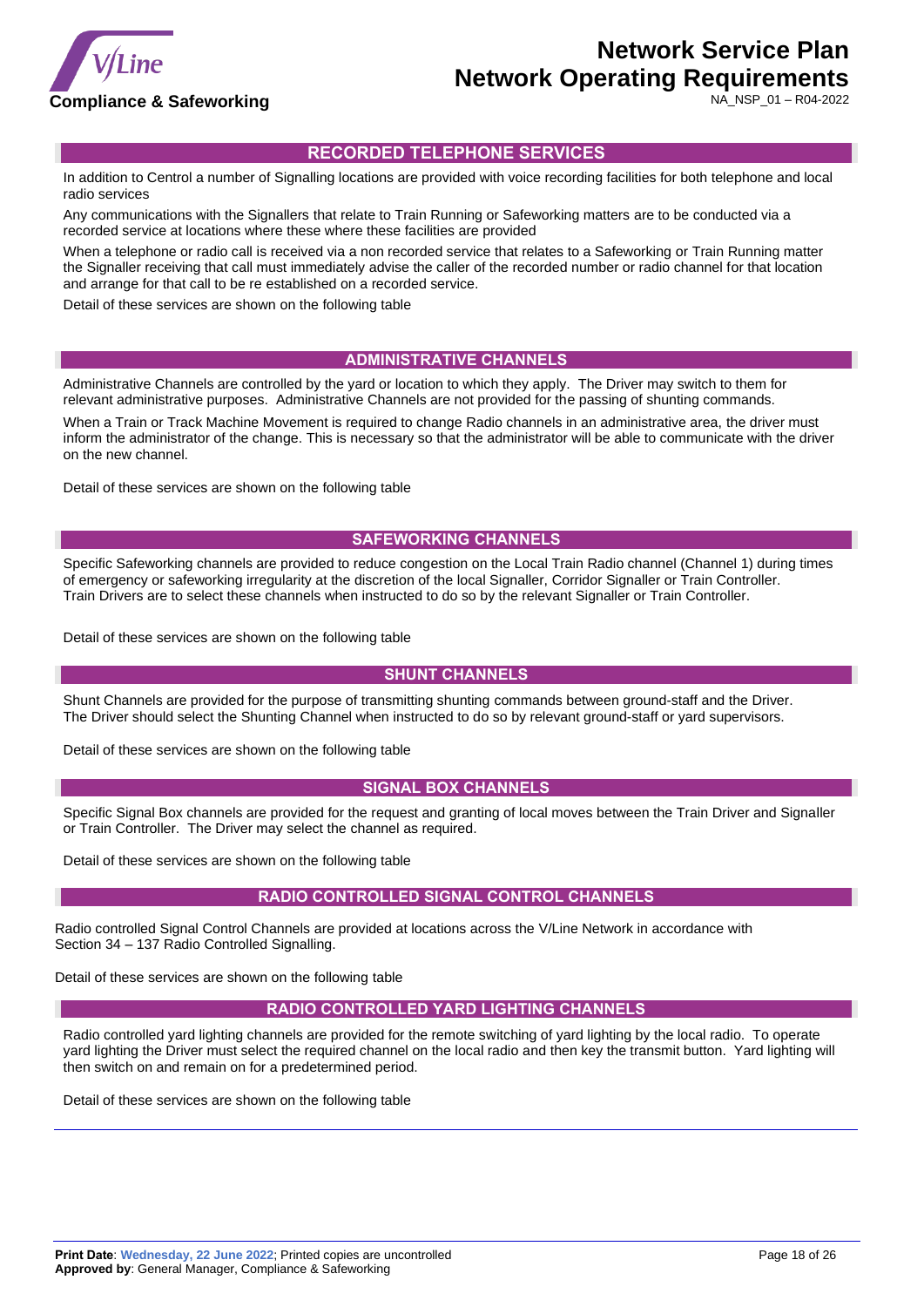

NA\_NSP\_01 – R04-2022

| <b>CREW CHANNEL</b>                                                                                                                                                          |                                   |                                                |
|------------------------------------------------------------------------------------------------------------------------------------------------------------------------------|-----------------------------------|------------------------------------------------|
| The Sidings Shunt channels are provided for Train Crew controlled<br>shunting procedures. at locations where a defined shunting channel is                                   | <b>LOCATION:</b>                  | <b>CHANNEL NO:</b><br><b>VERSION 10.5/10.6</b> |
| not provided                                                                                                                                                                 | Siding Shunt No. 2                | V <sub>2</sub> SD <sub>G</sub> # <sub>2</sub>  |
|                                                                                                                                                                              |                                   |                                                |
| <b>GANG CHANNEL</b>                                                                                                                                                          |                                   |                                                |
| The Gang Channel (GNG CH) is provided for communication within<br>and between infrastructure maintenance gangs working on rail                                               | <b>LOCATION:</b>                  | <b>CHANNEL NO:</b><br><b>VERSION 10.5/10.6</b> |
| easements. Only maintenance staff are authorised to use this channel.                                                                                                        | Gang Channel                      | <b>GNG CH</b>                                  |
| The Officer In Charge of any track-side maintenance gang must also<br>maintain communication arrangements with local or passing traffic on<br>the Local Train Radio channel. |                                   |                                                |
| <b>LOCAL TRAIN RADIO</b>                                                                                                                                                     |                                   |                                                |
| The Local Train Radio channel is the default channel provided for all<br>general and/or roll-by communications between Drivers, Signallers and                               | <b>LOCATION:</b>                  | <b>CHANNEL NO:</b><br><b>VERSION 10.5/10.6</b> |
| authorised staff on the rail easement at locations where specified<br>channels are not provided.                                                                             | Local Train Radio<br>(End to End) | <b>V1 LTR NEW</b>                              |
| The Local Train Radio channel is also known as the End to End<br>channel.                                                                                                    |                                   |                                                |
| Local Train Radio is not provided for shunting; it is not an authorised<br>shunting channel; shunting is not permitted on it.                                                |                                   |                                                |
| <b>OFF-TRAIN COMMUNICATIONS</b>                                                                                                                                              |                                   |                                                |
| The off train communications channel is provided for use by train crews<br>as part of established emergency procedures and/or authorised cab-                                | <b>LOCATION:</b>                  | <b>CHANNEL NO:</b><br><b>VERSION 10.5/10.6</b> |
| unattended procedures.                                                                                                                                                       | Off-Train                         | V <sub>5</sub> OFTR                            |

**Communications**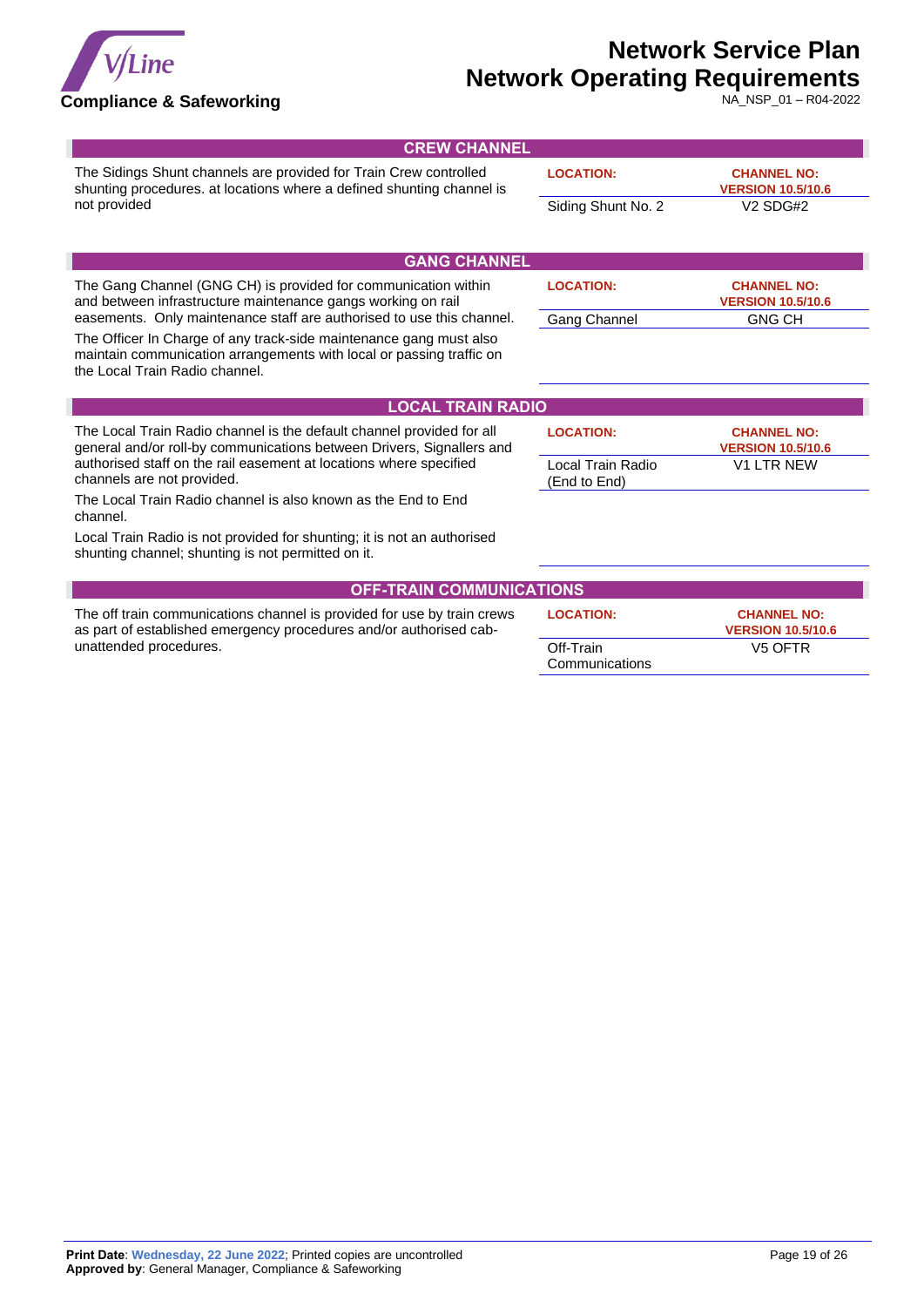

| <b>LOCATION</b>                                 | $\overline{S}$ – BOX<br><b>PHONE</b><br><b>RECORDED</b> | <b>SW CHANNEL</b>   | <b>SHUNT</b>                             | <b>ADMIN</b>         | <b>SIGNAL</b><br><b>BOX</b> | <b>YARD</b><br><b>LIGHTS</b> |  |
|-------------------------------------------------|---------------------------------------------------------|---------------------|------------------------------------------|----------------------|-----------------------------|------------------------------|--|
|                                                 |                                                         |                     | <b>MELBOURNE AND METRO AREAS</b>         |                      |                             |                              |  |
| <b>Melbourne Yard</b>                           | 9619 1060<br>Int 11060<br>9619 7501<br>Int 17501        | <b>NEWswBYN</b>     |                                          | V9 WTR<br><b>NEW</b> |                             |                              |  |
| <b>Brooklyn</b>                                 | 9619 1722                                               | <b>NEWswBYN</b>     | V <sub>228</sub>                         |                      |                             |                              |  |
| <b>Tottenham Yard-</b><br><b>West Footscray</b> | Int 11722                                               | <b>NEWswBYN</b>     | Shunt 1: V85 NEW<br><b>Shunt 2: V216</b> | V <sub>10</sub> NEW  |                             |                              |  |
| <b>Sims Street Junction-</b><br>North Dynon     | 9619 1722<br>Int 11722                                  | <b>NEWswBYN</b>     |                                          |                      |                             |                              |  |
| South Dynon Fuel Point                          |                                                         |                     | V204                                     | V6FP NEW             |                             |                              |  |
| South Dynon                                     |                                                         |                     | V <sub>224</sub>                         |                      |                             |                              |  |
| <b>Maintenance Centre</b>                       |                                                         |                     |                                          |                      |                             |                              |  |
| <b>Southern Cross SM</b>                        |                                                         |                     |                                          | <b>SX ADM</b>        |                             |                              |  |
| <b>Southern Cross Yard</b>                      |                                                         |                     | SX Pas SH                                |                      |                             |                              |  |
| <b>Master - Shunters</b>                        |                                                         |                     | RShunt <sub>5</sub><br>RShunt4           |                      |                             |                              |  |
|                                                 |                                                         |                     | RShunt3                                  |                      |                             |                              |  |
|                                                 |                                                         |                     | RShunt2                                  |                      |                             |                              |  |
|                                                 |                                                         |                     | RShunt1                                  |                      |                             |                              |  |
|                                                 |                                                         |                     |                                          |                      |                             |                              |  |
| <b>Southern Cross</b><br>Yardmaster             |                                                         |                     |                                          | SX Pas YD            |                             |                              |  |
| Southern Cross No.1<br><b>Signal Box</b>        | 9619 2151<br>Int 12151                                  |                     |                                          |                      |                             |                              |  |
| <b>Stony Point Line</b>                         |                                                         | <b>NEWswSTY</b>     |                                          |                      |                             |                              |  |
| Dynon Intermodal                                |                                                         |                     | <b>Shunt 1: V227</b><br>Shunt 2:         | V52 NEW              |                             |                              |  |
|                                                 |                                                         |                     | V84 NEW                                  |                      |                             |                              |  |
|                                                 |                                                         |                     | Shunt 3:<br>V91 NEW<br>Shunt 4: V214     |                      |                             |                              |  |
| Heritage                                        |                                                         |                     | V19                                      |                      |                             |                              |  |
| <b>Newport Yard</b>                             |                                                         |                     | V <sub>28</sub> NEW                      |                      |                             |                              |  |
|                                                 |                                                         | <b>RRL CORRIDOR</b> |                                          |                      |                             |                              |  |
| South Kensington                                | 9619 4706                                               | <b>NEWswSCS</b>     |                                          | V52 NEW              |                             |                              |  |
| Sunshine                                        | Int 14706                                               | <b>NEWswSCS</b>     | V <sub>228</sub>                         |                      |                             |                              |  |
| <b>Wyndham Vale</b>                             |                                                         | <b>NEWswSCS</b>     | V <sub>212</sub>                         |                      |                             |                              |  |
|                                                 | <b>GEELONG CORRIDOR</b>                                 |                     |                                          |                      |                             |                              |  |
| Manor Junction -<br><b>Waurn Ponds</b>          | 96191062<br>Int 11062                                   |                     |                                          |                      |                             |                              |  |
| <b>North Shore Yard</b>                         |                                                         | <b>NEWswGEL</b>     |                                          |                      |                             | V9 WTR<br><b>NEW</b>         |  |
| Nth Geelong C                                   |                                                         | <b>NEWswGEL</b>     |                                          |                      |                             | V10 NEW                      |  |
| <b>Nth Geelong Yard</b>                         |                                                         | <b>NEWswGEL</b>     | Shunt 1: V226<br><b>Shunt 2: V228</b>    | V38 NEW              |                             |                              |  |
| <b>Geelong Fuel Point</b>                       |                                                         |                     | V204                                     |                      |                             |                              |  |
| <b>Geelong Grain Loop</b>                       |                                                         |                     | V45 NEW                                  |                      |                             |                              |  |
| Geelong                                         | 96191062<br>Int 11062                                   | <b>NEWswGEL</b>     |                                          |                      |                             |                              |  |
| <b>Geelong Car Cleaners</b>                     |                                                         |                     |                                          | <b>V2 SDG#2</b>      |                             |                              |  |
| <b>Geelong Wash</b>                             |                                                         |                     | V39 NEW                                  |                      |                             |                              |  |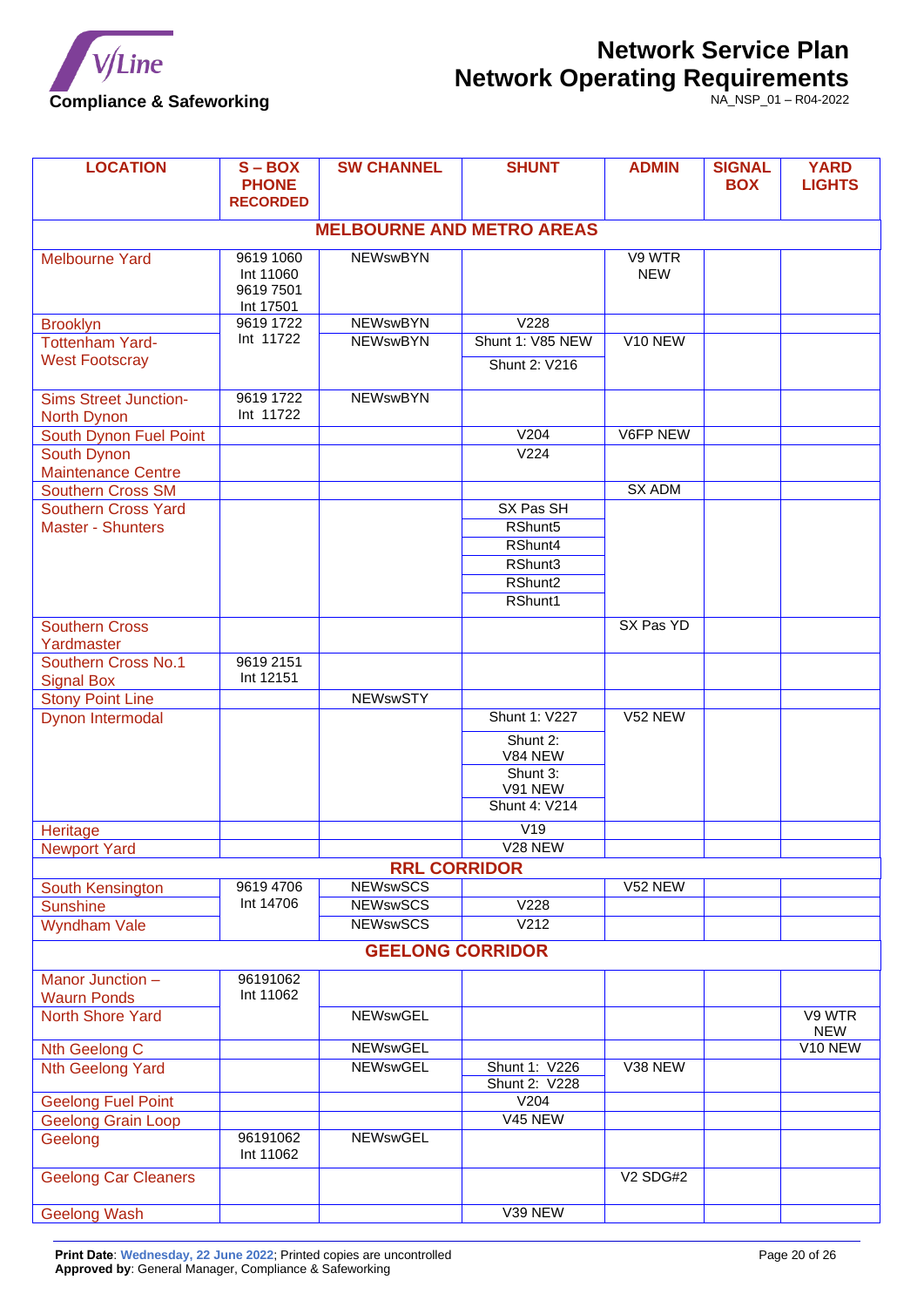

# **Compliance & Safeworking**

| <b>LOCATION</b>           | $S - BOX$<br><b>PHONE</b><br><b>RECORDED</b> | <b>SW CHANNEL</b>                    | <b>SHUNT</b>         | <b>ADMIN</b>                                                  | <b>SIGNAL</b><br><b>BOX</b> | <b>YARD</b><br><b>LIGHTS</b> |
|---------------------------|----------------------------------------------|--------------------------------------|----------------------|---------------------------------------------------------------|-----------------------------|------------------------------|
| <b>Geelong Yard</b>       |                                              |                                      | V36 NEW              | V37 NEW                                                       |                             |                              |
| <b>South Geelong</b>      |                                              |                                      | V78 NEW              |                                                               |                             |                              |
| <b>Marshall</b>           | 96191062<br>Int 11062                        | <b>NEWswGEL</b>                      | V204                 |                                                               |                             |                              |
| <b>Waurn Ponds</b>        | 96191062<br>Int 11062                        | <b>NEWswGEL</b>                      | V <sub>2</sub> SDG#2 |                                                               |                             |                              |
| Warrnambool               |                                              |                                      |                      | <b>WELLINGTON STREET</b><br><b>PCR</b><br>SIGCON <sub>1</sub> |                             |                              |
|                           |                                              | <b>BALLARAT CORRIDOR</b>             |                      |                                                               |                             |                              |
| <b>Deer Park West</b>     | 96191067                                     | <b>NEWswBAT</b>                      |                      |                                                               |                             |                              |
| Wendouree                 | Int 11067                                    |                                      |                      |                                                               |                             |                              |
| <b>Bacchus Marsh</b>      |                                              | <b>NEWswBAT</b>                      | V208                 |                                                               |                             |                              |
| Maddingley Sidings        |                                              | <b>NEWswBAT</b>                      | V <sub>228</sub>     |                                                               |                             |                              |
| <b>Ballarat East Loco</b> |                                              | <b>NEWswBAT</b>                      | V <sub>212</sub>     |                                                               |                             |                              |
| <b>Ballarat</b>           |                                              | <b>NEWswBAT</b>                      | V <sub>228</sub>     |                                                               |                             |                              |
| Wendouree                 |                                              | <b>NEWSWBAT</b>                      |                      |                                                               |                             |                              |
|                           |                                              | <b>BALLARAT - YELTA CORRIDOR</b>     |                      |                                                               |                             |                              |
| Maryborough               | 96194702                                     |                                      | <b>V2 SDG#2</b>      |                                                               |                             |                              |
|                           | Int 14702                                    |                                      |                      |                                                               |                             |                              |
| <b>Dunolly</b>            |                                              |                                      | <b>V2 SDG#2</b>      |                                                               |                             |                              |
| <b>Donald</b>             |                                              |                                      |                      | DON <sub>6</sub>                                              |                             |                              |
|                           |                                              |                                      |                      | SIGCON <sub>1</sub>                                           |                             |                              |
|                           |                                              |                                      |                      | <b>DON10</b>                                                  |                             |                              |
|                           |                                              |                                      |                      | SIGCON <sub>2</sub>                                           |                             |                              |
| <b>Donald Sub</b>         |                                              |                                      |                      |                                                               |                             | V <sub>10</sub> NEW          |
| <b>Donald Loop</b>        |                                              |                                      |                      |                                                               |                             | V <sub>10</sub> NEW          |
| <b>Donald Yard</b>        |                                              |                                      |                      |                                                               |                             | V9 WTR<br><b>NEW</b>         |
| <b>Merbein</b>            |                                              |                                      |                      |                                                               |                             | V10 NEW                      |
| Ouyen                     |                                              |                                      | V <sub>28</sub> NEW  |                                                               |                             |                              |
|                           |                                              | <b>KORONG VALE CORRIDOR</b>          |                      |                                                               |                             |                              |
|                           |                                              | <b>BENDIGO CORRIDOR</b>              |                      |                                                               |                             |                              |
| Kyneton                   | 96197480                                     | <b>NEWswBGO</b>                      | V228                 |                                                               |                             |                              |
| <b>Bendigo</b>            | Int 17480                                    | <b>NEWswBGO</b>                      | V212                 |                                                               | V202                        |                              |
|                           |                                              | <b>BENDIGO - PIANGIL CORRIDOR</b>    |                      |                                                               |                             |                              |
| Eaglehawk                 |                                              |                                      |                      | <b>FUTURE SIGNAL</b>                                          |                             |                              |
|                           |                                              |                                      |                      | <b>CONTROL</b>                                                |                             |                              |
|                           |                                              |                                      |                      | SIGCON <sub>1</sub>                                           |                             |                              |
| Kerang                    |                                              |                                      |                      | KER4                                                          |                             |                              |
|                           |                                              |                                      |                      | SIGCON <sub>1</sub>                                           |                             |                              |
|                           |                                              |                                      |                      | KER36                                                         |                             |                              |
|                           |                                              |                                      | <b>V2 SDG#2</b>      | SIGCON <sub>2</sub>                                           |                             |                              |
| <b>Swan Hill</b>          |                                              |                                      |                      |                                                               |                             |                              |
|                           |                                              | <b>BENDIGO - DENILIQUIN CORRIDOR</b> | <b>V2 SDG#2</b>      |                                                               |                             |                              |
| <b>Echuca</b>             |                                              |                                      |                      |                                                               |                             |                              |
|                           |                                              |                                      |                      |                                                               |                             |                              |
|                           |                                              |                                      |                      |                                                               |                             |                              |
|                           |                                              |                                      |                      |                                                               |                             |                              |
|                           |                                              |                                      |                      |                                                               |                             |                              |
|                           |                                              |                                      |                      |                                                               |                             |                              |
|                           |                                              |                                      |                      |                                                               |                             |                              |
|                           |                                              |                                      |                      |                                                               |                             |                              |
|                           |                                              |                                      |                      |                                                               |                             |                              |
|                           |                                              |                                      |                      |                                                               |                             |                              |
|                           |                                              |                                      |                      |                                                               |                             |                              |
|                           |                                              |                                      |                      |                                                               |                             |                              |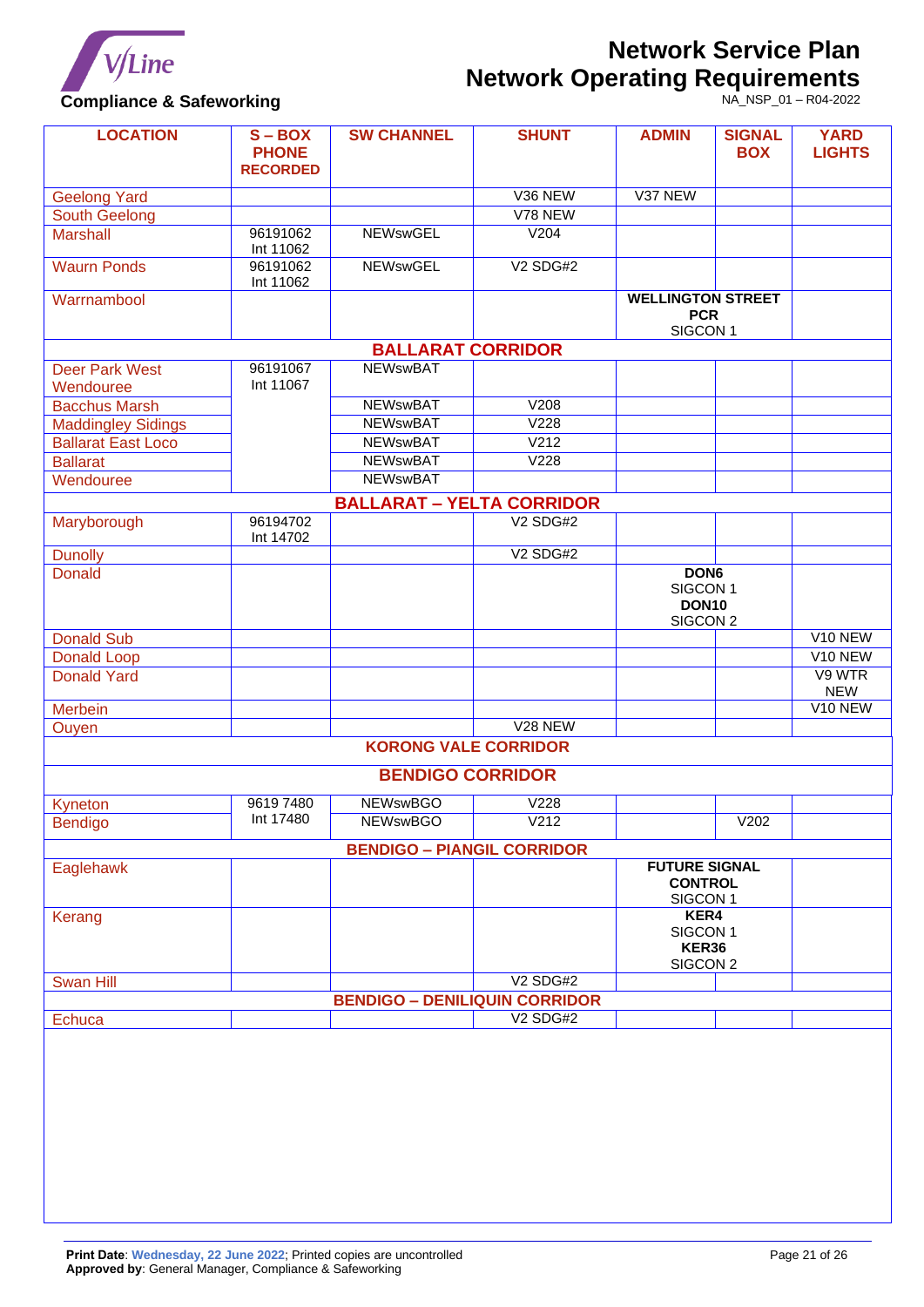

**Compliance & Safeworking**

| <b>LOCATION</b>           | $S - BOX$<br><b>PHONE</b><br><b>RECORDED</b> | <b>SW CHANNEL</b>       | <b>SHUNT</b>         | <b>ADMIN</b> | <b>SIGNAL</b><br><b>BOX</b> | <b>YARD</b><br><b>LIGHTS</b> |
|---------------------------|----------------------------------------------|-------------------------|----------------------|--------------|-----------------------------|------------------------------|
|                           |                                              | <b>SEYMOUR CORRIDOR</b> |                      |              |                             |                              |
| <b>Somerton Yard</b>      | 9619 1061<br>Int 11061                       |                         |                      |              |                             |                              |
| Craigieburn               |                                              |                         |                      |              |                             |                              |
| Wallan                    | 5783 1331                                    | <b>NEWswSER</b>         |                      |              |                             |                              |
| <b>Kilmore East</b>       | 5782 1015                                    | <b>NEWswSER</b>         | V208                 |              |                             |                              |
| Seymour                   | 5793 6251                                    | <b>NEWswSER</b>         | V <sub>2</sub> SDG#2 |              |                             |                              |
| Mooroopna                 |                                              |                         | V <sub>2</sub> SDG#2 |              |                             |                              |
| Shepparton                | 9619 1061<br>Int 11061                       | <b>NEWswSER</b>         | V <sub>2</sub> SDG#2 |              |                             |                              |
| <b>TRARALGON CORRIDOR</b> |                                              |                         |                      |              |                             |                              |
| Pakenham - Traralgon      | 9619 1069                                    | <b>NEWswTRN</b>         |                      |              |                             |                              |
| Warragul                  | Int 11069                                    | <b>NEWswTRN</b>         | V <sub>2</sub> SDG#2 |              |                             |                              |
| Traralgon                 |                                              | <b>NEWswTRN</b>         | V <sub>228</sub>     |              |                             |                              |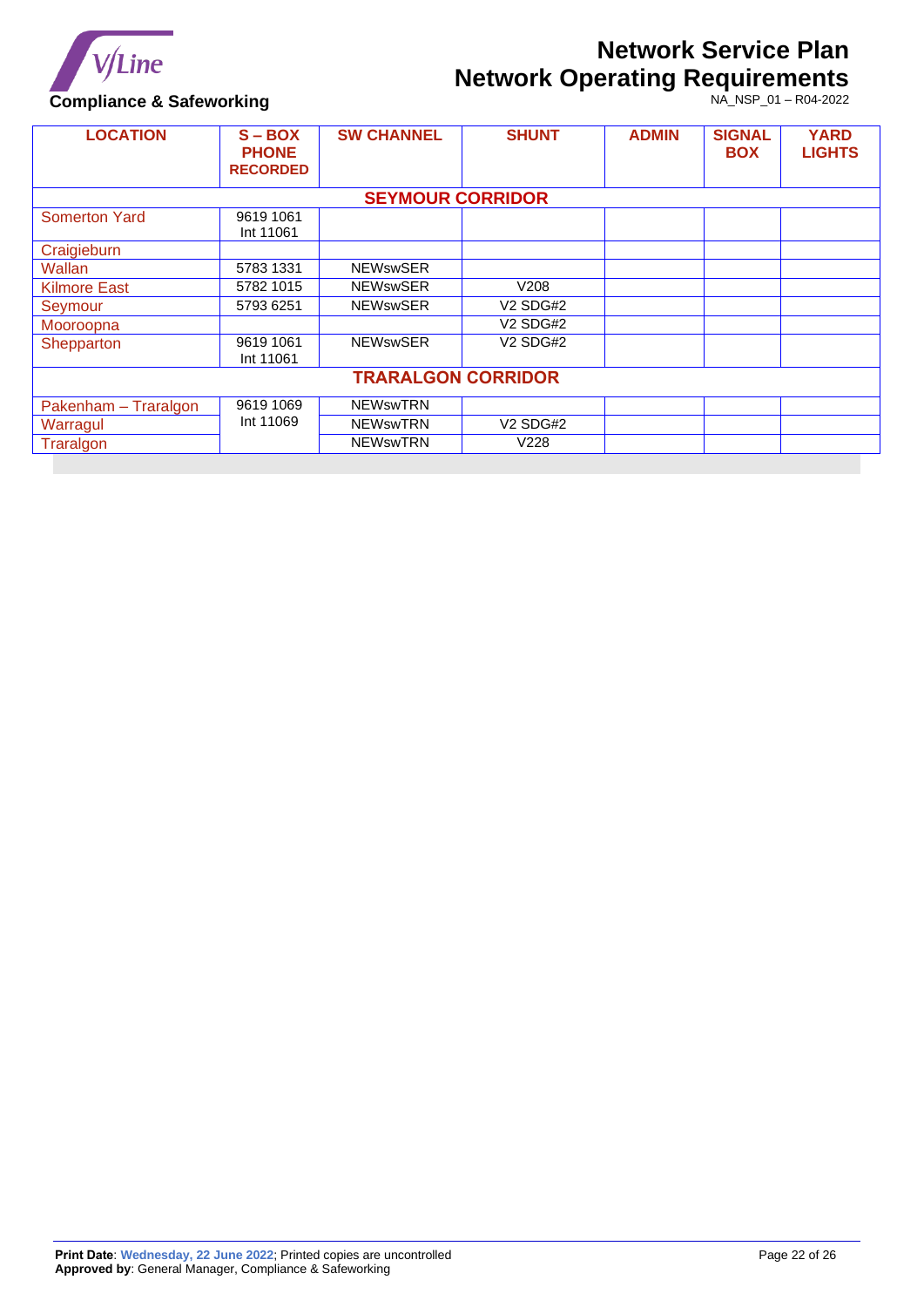

<span id="page-22-0"></span>

|                                                   |                                                                                                                                                                                      | <b>STANDARD SIGNALLING LOCATION OPERATING HOURS</b>                                                                                                                                                                                |                                                                                                                                                                 |
|---------------------------------------------------|--------------------------------------------------------------------------------------------------------------------------------------------------------------------------------------|------------------------------------------------------------------------------------------------------------------------------------------------------------------------------------------------------------------------------------|-----------------------------------------------------------------------------------------------------------------------------------------------------------------|
|                                                   |                                                                                                                                                                                      | <b>NORMAL SIGNAL BOX AND SIGNALLED LOCATIONS - OPERATING HOURS</b>                                                                                                                                                                 |                                                                                                                                                                 |
|                                                   |                                                                                                                                                                                      | AND BLOCK WORKING HOURS FOR DOUBLE LINE BLOCK SECTIONS                                                                                                                                                                             |                                                                                                                                                                 |
| <b>LOCATION</b>                                   | <b>AREA OF CONTROL</b>                                                                                                                                                               | <b>TIMES OF OPERATION</b>                                                                                                                                                                                                          | <b>COMMENTS</b>                                                                                                                                                 |
| <b>MELBOURNE YARD</b>                             | Access to NORTH DYNON and<br><b>MELBOURNE YARD</b>                                                                                                                                   | 24/7                                                                                                                                                                                                                               | Operated from Centrol<br>628 Bourke Street, Melbourne                                                                                                           |
| <b>LATROBE CORRIDOR</b><br><b>SIGNAL CONTROL</b>  | DOWN side PAKENHAM EAST<br>to UP side TRARALGON                                                                                                                                      | 24/7                                                                                                                                                                                                                               | Operated from Centrol<br>628 Bourke Street, Melbourne                                                                                                           |
| <b>TRARALGON</b>                                  | Safeworking Location -<br>Train Staff and Ticket for<br><b>TRARALGON Station and Yard</b>                                                                                            | Required to be attended for all trains. Staff<br>Exchange Box (unattended) used for through<br>trains no follow on cross movements.                                                                                                | Attended by VLP employees                                                                                                                                       |
| <b>SALE</b>                                       | Safeworking Location -<br><b>Train Staff and Ticket Station</b>                                                                                                                      | Opened as Staff Station<br>Monday - Friday<br>Opened on passage of 8410 Monday<br>Closed with passage of 8432 Friday<br>Saturday Closed as Staff Station<br>Sunday<br>Opened with passage of 8410,<br>Closed with passage of 8432. | Attended by VLP employees                                                                                                                                       |
| <b>BAIRNSDALE</b>                                 | Safeworking Location<br><b>Train Staff Station</b>                                                                                                                                   | Driver in Charge conditions                                                                                                                                                                                                        | Driver in Charge conditions<br>apply for all traffic when<br>operating on the Staff                                                                             |
| <b>NORTH GEELONG "C"</b>                          | Access to North Geelong Yard<br>(Ballarat End) and Grain Loop<br>and Broad Gauge departures to<br>Melbourne and North Shore<br>Yard and from and to North<br>Shore Yard via the CIGL | 24/7                                                                                                                                                                                                                               | Operated from Centrol<br>628 Bourke Street, Melbourne                                                                                                           |
| <b>GEELONG CORRIDOR</b><br><b>SIGNAL CONTROL</b>  | WERRIBEE - GEELONG and<br><b>WAURN PONDS</b>                                                                                                                                         | 24/7                                                                                                                                                                                                                               | Operated from Centrol<br>628 Bourke Street, Melbourne                                                                                                           |
| <b>SOUTH GEELONG</b>                              | <b>Block Station. Attended Location</b><br>for South Geelong Station and<br>Yard                                                                                                     | Switched In<br><b>Monday to Friday</b><br>03:45 Hours until 23:30 Hours.<br>Saturday: 06:00 until 15:00 Hours.<br>Sunday: 06:00 until 15:00 Hours.                                                                                 | Attended by VLP employees<br>May switch in outside of hours<br>published, where requested by<br>Centrol.                                                        |
| <b>WARNCOORT LOOP</b>                             | Warncoort Loop                                                                                                                                                                       | 24/7                                                                                                                                                                                                                               | Operated from Centrol<br>628 Bourke Street, Melbourne                                                                                                           |
| <b>CAMPERDOWN</b><br><b>VLINE LOCATION</b>        | <b>Train Order Location</b>                                                                                                                                                          | Signaller in Attendance<br><b>Monday to Friday</b><br>0513 Hours - 1615 Hours<br>1700 Hours - 2140 Hours<br>Saturday: No Signaller in Attendance<br>Sunday: No Signaller in Attendance                                             | When Signaller in atterstanatier in<br>defined as Intermediate Monday to<br>Order Terminal location<br>05:13 Hours<br>17:00 Hours<br>Saturday: C<br>Sunday: Clo |
| <b>WARRNAMBOOL VLINE</b><br><b>LOCATION</b>       | <b>Station and Yard</b>                                                                                                                                                              | Driver in Charge conditions for train only                                                                                                                                                                                         | Additional requirements to be<br>made for out of hours train<br>working                                                                                         |
| <b>BALLARAT CORRIDOR</b><br><b>SIGNAL CONTROL</b> | Deer Park West to Wendouree                                                                                                                                                          | 24/7                                                                                                                                                                                                                               | Operated from Centrol<br>628 Bourke Street, Melbourne                                                                                                           |
| <b>WENDOUREE</b>                                  | Management of Train Staff and<br>Ticket Working Wendouree -<br>Ararat                                                                                                                | Signaller in Attendance<br><b>Monday to Friday</b><br>0430 Hours - 2300 Hours<br>Saturday<br>0530 Hours - 2130 Hours<br>Sunday<br>0530 Hours - 2139 Hours                                                                          | Based At Station Office -<br>Wendouree<br>Works under the direction<br>of the Train Controller                                                                  |
| <b>ARARAT</b>                                     | Ararat Broad Gauge Signalling                                                                                                                                                        | 24/7                                                                                                                                                                                                                               | Operated from Centrol<br>628 Bourke Street, Melbourne                                                                                                           |
| <b>ARARAT SIGNALLER</b><br>(BROAD GAUGE)          | Management of Train Staff and<br>Ticket Working Wendouree -<br>Ararat                                                                                                                | Signaller in Attendance<br>Monday - Friday<br>05:30 Hours - 21:15 Hours<br>Saturday 06:30 Hours - 16:30 Hours<br><b>Sunday</b> 07:30 Hours - 17:30 Hours                                                                           | Based At Station Office - Ararat<br>Works under the direction<br>of the Train Controller                                                                        |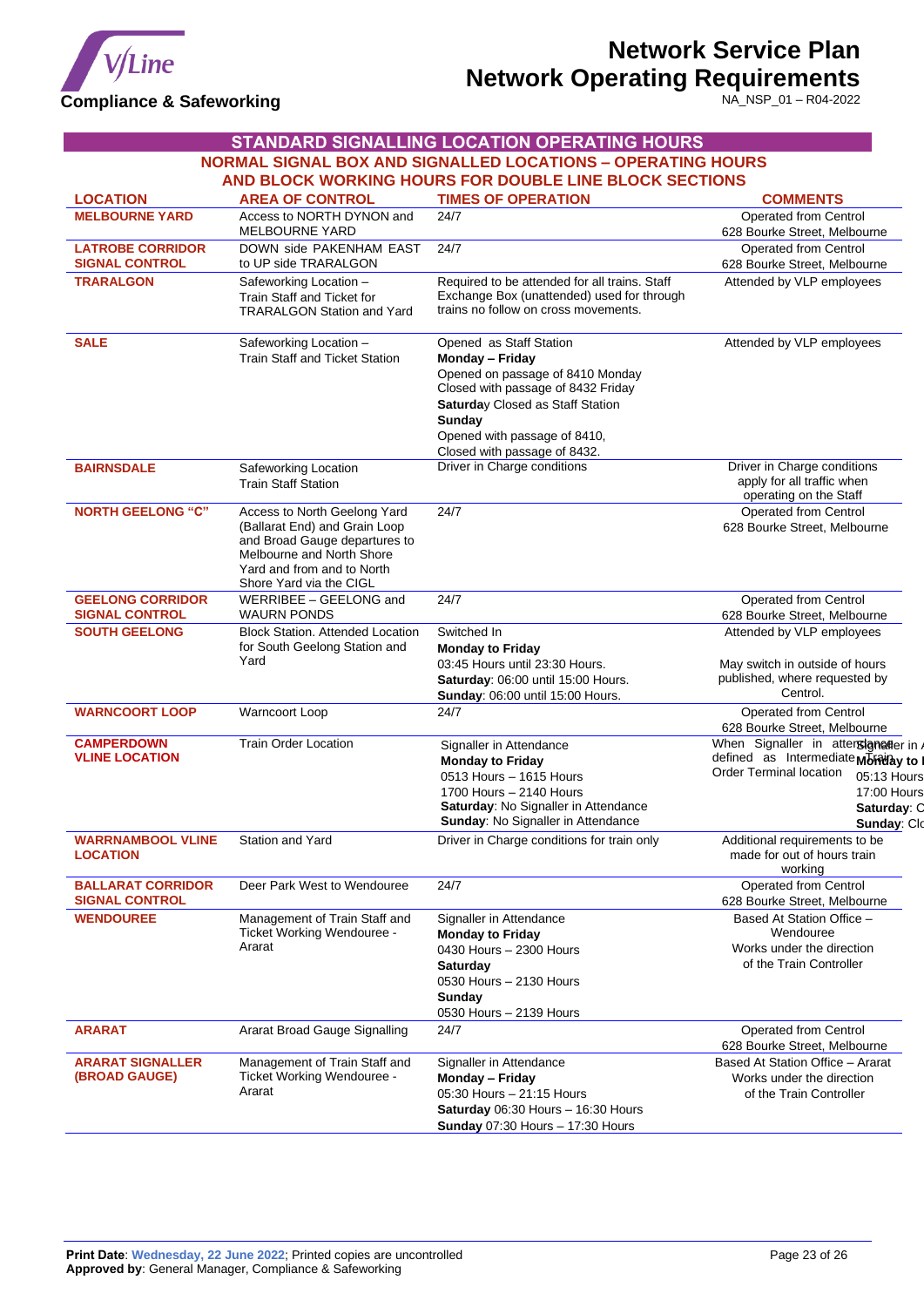

NA\_NSP\_01 – R04-2022

### **NORMAL SIGNAL BOX AND SIGNALLED LOCATIONS – OPERATING HOURS AND BLOCK WORKING HOURS FOR DOUBLE LINE BLOCK SECTIONS**

| <b>LOCATION</b>                                            | <b>AREA OF CONTROL</b>                                                                                                                      | <b>TIMES OF OPERATION</b>                                                                                                                                                                                                                                                                  | <b>COMMENTS</b>                                                                                                                                                    |
|------------------------------------------------------------|---------------------------------------------------------------------------------------------------------------------------------------------|--------------------------------------------------------------------------------------------------------------------------------------------------------------------------------------------------------------------------------------------------------------------------------------------|--------------------------------------------------------------------------------------------------------------------------------------------------------------------|
| <b>ARARAT YARD</b><br><b>SIGNALLER</b><br>(STANDARD GAUGE) | Access to Yard and<br>Maryborough Corridor                                                                                                  | Signaller in Attendance<br>Sunday - Friday<br>2300 Hours to 0700 Hours<br>Monday - Friday<br>0700 Hours to 1500 Hours<br>Friday - Saturday<br>2300 Hours to 0700 Hours<br><b>Saturday As Required</b><br><b>Sunday As Required</b>                                                         | Based at Office in compound<br>behind Station Platform<br>Works under the direction<br>of the ARTC Network Controller<br>and V/Line Centrol Train<br>Controller.   |
| <b>MARYBOROUGH</b>                                         | Operation of Signalling at<br>Maryborough                                                                                                   | 24/7                                                                                                                                                                                                                                                                                       | Operated from Centrol<br>628 Bourke Street, Melbourne                                                                                                              |
| <b>DUNOLLY</b>                                             | Access to Yard                                                                                                                              | No Scheduled Freight Trains<br>Signaller in Attendance as required.                                                                                                                                                                                                                        | <b>V/Line Network Services</b><br><b>Department Employees</b>                                                                                                      |
| <b>OUYEN</b>                                               | Access to Yard and Murrayville<br>Corridor                                                                                                  | No Scheduled Freight Trains<br>Signaller in Attendance as required.                                                                                                                                                                                                                        | <b>V/Line Network Services</b><br>Department Employees                                                                                                             |
| <b>BENDIGO CORRIDOR</b><br><b>SIGNAL CONTROL</b>           | Sunbury - Bendigo - Epsom                                                                                                                   | 05:00 Hours Sunday to 02:00 Hours the<br>following Sunday                                                                                                                                                                                                                                  | Operated from Centrol<br>628 Bourke Street, Melbourne                                                                                                              |
| <b>SWAN HILL</b>                                           | Swan Hill Yard and Signalling                                                                                                               | No Scheduled Freight Trains<br>Signaller in Attendance as required and -<br>Monday - Friday<br>0615 Hours - 0800 Hours<br>0830 Hours - 1715 Hours<br><b>Saturday</b><br>0615 Hours - 0800 Hours<br>0900 Hours - 1345 Hours<br>Sunday<br>0615 Hours - 0800 Hours<br>1130 Hours - 1645 Hours | Driver in Charge for last<br>Passenger Train each day.<br>Signaller on duty for all other<br>services.<br>V/Line Customer and<br><b>Network Services Employees</b> |
| <b>ECHUCA</b>                                              | Access to Echuca Yard and<br>Toolamba and Deniliquin Branch<br>Lines                                                                        | Signaller in Attendance<br>Monday - Friday<br>0500 Hours - 2000 Hours.<br><b>Saturday</b><br>0600 Hours - 1000 Hours.<br>2030 Hours - 2230 Hours.<br>Sunday<br>0800 Hours - 1000 Hours<br>2030 Hours - 2230 Hours.                                                                         | <b>V/Line Network Services</b><br>Department Employees<br>Signaller not in attendance for<br>the operation of Trains<br>No 8073 and 8076 Saturday and<br>Sunday    |
| <b>WALLAN</b>                                              | Double Line Block Location-<br>Switch In and Out location for<br><b>Termination of Trains</b>                                               | Switched In<br>Monday - Friday<br>0510 Hours - 2130 Hours.<br>Saturday: Switched Out.<br>Sunday: Switched Out.                                                                                                                                                                             | Rostered for Passenger train<br>follow on and scheduled NE<br>General Freight trains                                                                               |
| <b>KILMORE EAST</b>                                        | Double Line Block Location<br>Switch In and Out location and<br>Access to Apex Quarry and<br>Station siding<br><b>Termination of Trains</b> | Switched In<br>Monday - Friday<br>0450 Hours - 2350 Hours<br><b>Saturday</b> Switched Out.<br><b>Sunday Switched Out.</b>                                                                                                                                                                  | Rostered for Passenger train<br>follow on and scheduled NE<br>General Freight trains                                                                               |
| <b>SEYMOUR</b>                                             | Double Line Block Location -<br>terminal location and access to<br>Station and Loco Yard and<br>Shepparton Line.<br>Attended for all trains | Signaller in Attendance<br><b>Sunday</b><br>0540 Hours - 0245 Hours<br>the following Saturday<br>Monday - Friday<br>Continuously<br><b>Saturday</b><br>0545 Hours to 0145 Hours Next Day                                                                                                   | <b>V/Line Network Services</b><br><b>Department Employees</b>                                                                                                      |
| <b>MURCHISON EAST</b>                                      | <b>Attended Train Order Location</b>                                                                                                        | Signaller in Attendance as required                                                                                                                                                                                                                                                        | <b>V/Line Network Services</b><br><b>Department Employees</b>                                                                                                      |
| <b>SHEPPARTON</b>                                          | Access to Shepparton Yard and<br>Sidings and Tocumwal<br><b>VRTC</b> means Victorian Rail Track Corporation                                 | 24/7<br><b>VLP</b> means V/Line Operations Department                                                                                                                                                                                                                                      | Operated from Centrol<br>628 Bourke Street, Melbourne                                                                                                              |
| <b>Note</b>                                                |                                                                                                                                             |                                                                                                                                                                                                                                                                                            |                                                                                                                                                                    |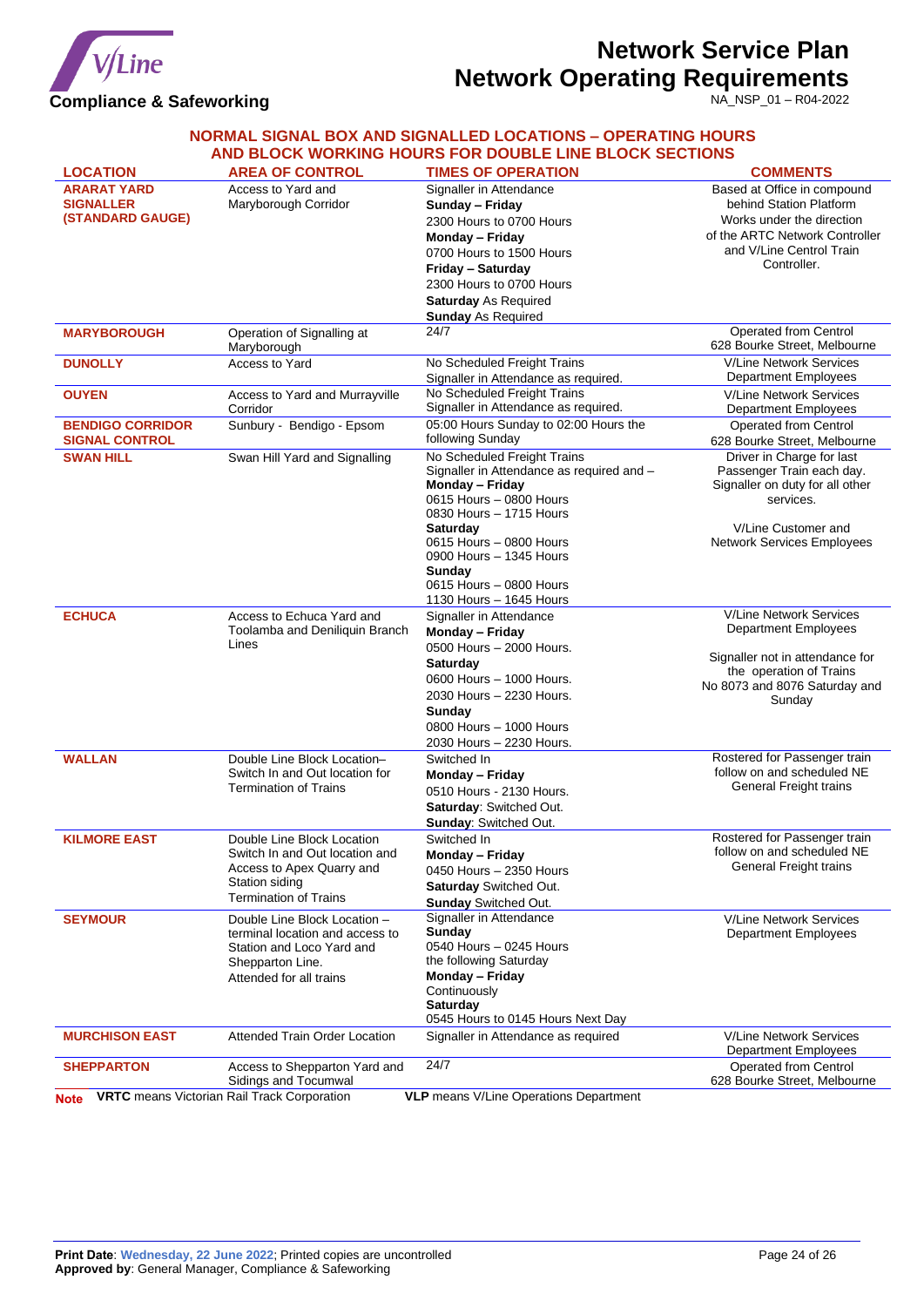

NA\_NSP\_01 – R04-2022

### **SUB-STANDARD CLEARANCES**

<span id="page-24-0"></span>The 1994 Book of Rules and Operating Procedures (Revision 7) Section 10, Rule 18 Clause (c) requires train crews to keep their bodies wholly within the cabin of moving locomotives.

Structures that do not comply with the Minimum Structure Gauge 1963 Standard are identified as indicated hereunder:

- High visibility 1500 mm x 1200-mm black and white retro reflective hazard markers attached to the structure as indicated hereunder.
- A sign warning the track force not to adjust the existing track geometry.

| <b>LINE</b>                   | <b>LOCATION</b>       | <b>STRUCTURE</b>   | <b>DISTANCE</b><br><b>KMS</b> | <b>DETAILS</b>                            |
|-------------------------------|-----------------------|--------------------|-------------------------------|-------------------------------------------|
| <b>SUNBURY - BENDIGO</b>      | <b>RUPERTSWOOD</b>    | <b>Bridge</b>      | 39.638                        | Concrete Pylon Up End                     |
|                               | <b>RIDDELLS CREEK</b> | <b>Bridge</b>      | 59.377                        | <b>Bridge Foul</b>                        |
|                               | <b>GISBORNE</b>       | <b>Bridge</b>      | 62.133                        | Wall of Bridge Foul (Up/Dn)               |
|                               | <b>MACEDON</b>        | <b>Bridge</b>      | 72.040                        | Wall of Bridge Foul (Dn)                  |
|                               | <b>WOODEND</b>        | <b>Bridge</b>      | 77.966                        | Wall of Bridge Foul (Dn)                  |
|                               | <b>KYNETON</b>        | <b>Bridge</b>      | 89.744                        | Wall of Bridge Foul (Up/Dn)               |
|                               | TARADALE              | <b>Bridge</b>      | 111.298                       | Wall of Bridge Foul (Up/Dn)               |
|                               | <b>KANGAROO FLAT</b>  | <b>Bridge</b>      | 157.667                       | Side Wall of Bridge Foul (Up/Dn)          |
|                               | <b>GOLDEN SQUARE</b>  | <b>Bridge</b>      | 159.666                       | Side Wall of Bridge Foul (Up/Dn)          |
| <b>CRAIGIEBURN - SEYMOUR</b>  | <b>BROADFORD</b>      | Signal             | 75.480                        | Signal No 18 Post Foul                    |
|                               | <b>BROADFORD</b>      | <b>Bridge</b>      | 76.050                        | Road Overbridge                           |
|                               | <b>KILMORE EAST</b>   | <b>Building</b>    | 63.485                        | Down Track                                |
| <b>SEYMOUR - TOCUMWAL</b>     | <b>SHEPPARTON</b>     | Signal             | 182.000                       | No. 5 Road                                |
| <b>WERRIBEE - WARRNAMBOOL</b> | <b>LITTLE RIVER</b>   | Down Pipe          | 47.250                        | Down Pipe on Platform Foul                |
|                               | <b>GEELONG</b>        | Tunnel             | 74.000                        | Wall of Tunnel                            |
|                               | <b>SOUTH GEELONG</b>  | Signal             | 74.500                        | Signal Post, No. 2 Road, Foul             |
|                               | <b>WINCHELSEA</b>     | Veranda on         | 114.000                       | At Up End                                 |
|                               |                       | Platform           |                               |                                           |
|                               | <b>WARRNAMBOOL</b>    | <b>Light Pole</b>  | 267.050                       | Down End No. 2 Road                       |
| <b>SUNSHINE - ARARAT</b>      | <b>BACCHUS MARSH</b>  | <b>Bridge</b>      | 61.185                        | Restricted vertical clearance             |
| <b>NORTH GEELONG - YELTA</b>  | <b>MERBEIN</b>        | <b>Bridge</b>      | 580.600                       | Down side of pylon foul                   |
|                               | <b>MARYBOROUGH</b>    | <b>Light Poles</b> | 223.819-                      | Substandard clearances from               |
|                               |                       |                    | 224.162                       | No.2 and No.3 Roads                       |
|                               | <b>MARYBOROUGH</b>    | <b>Station Pit</b> | 223.870                       | Track centres substandard                 |
|                               |                       |                    |                               | between No.1 and No.2 Roads<br>(No signs) |
| <b>PAKENHAM - BAIRNSDALE</b>  | <b>BAIRNSDALE</b>     | Key Switch Box     | 274.600                       | Sub-Standard Clearance                    |
|                               | No: 2 Track Up End    |                    |                               |                                           |
| <b>SOUTHERN CROSS AND</b>     | UP DUAL GAUGE         | 2.4m High Security | $0.900 -$                     | Security Fence along Y wash               |
| <b>REGIONAL ACCESS LINES</b>  | LINE-Up end of        | fence              | 0.990                         | road. 2.123m from nearest track.          |
|                               | Dudley St Bridge      |                    |                               |                                           |